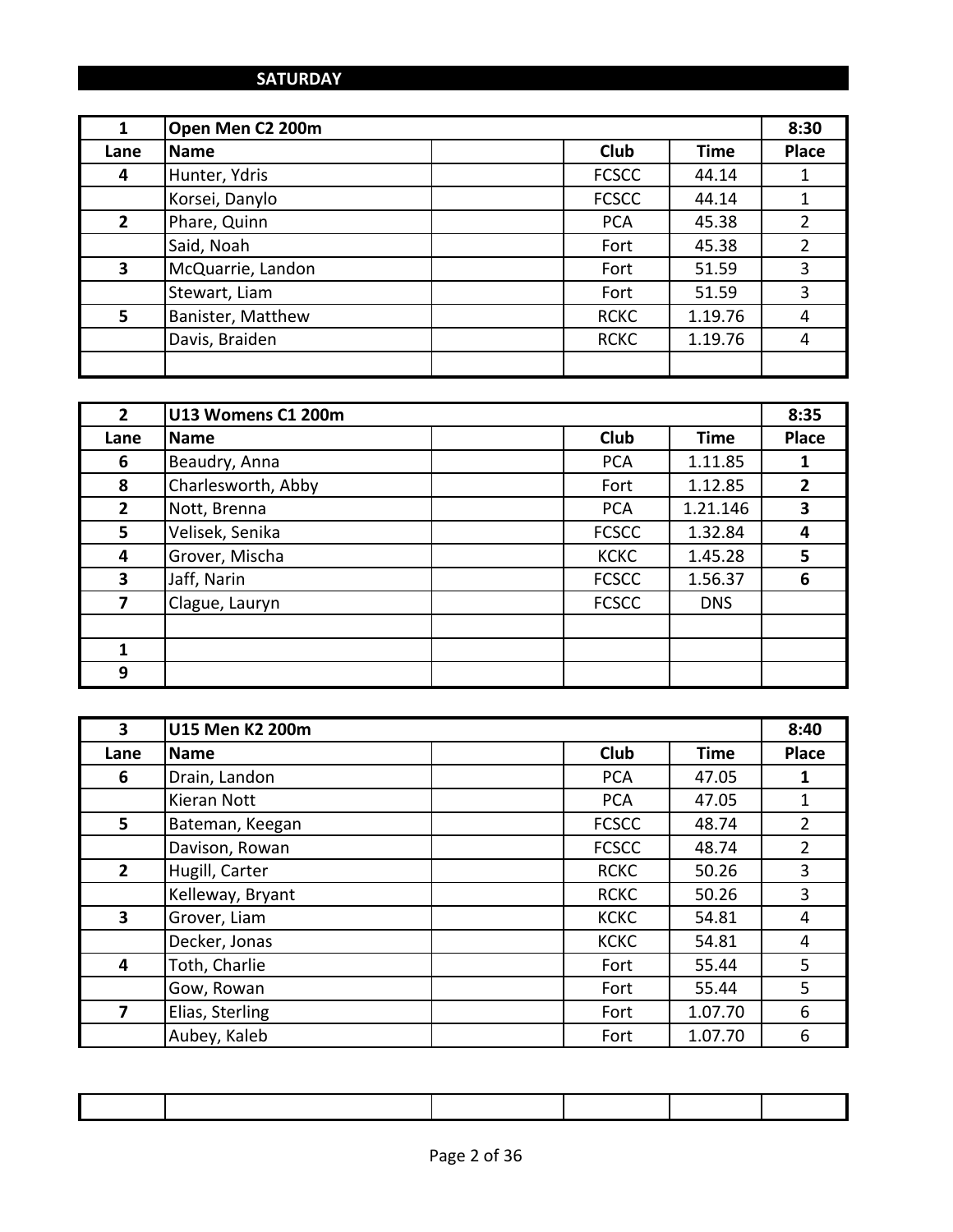# First 3 in each heat and 3 next fastest advance to final.

| 4            | U15 Women K1 200m (Heat 1) |              |             | 8:45         |
|--------------|----------------------------|--------------|-------------|--------------|
| Lane         | Name                       | Club         | <b>Time</b> | <b>Place</b> |
| 3            | Willis, Kierra             | <b>KCKC</b>  | 1.03.58     |              |
| 5.           | Balsamo, Alexis            | <b>PCA</b>   | 1.11.06     |              |
| $\mathbf{2}$ | Jakeway, Emily             | <b>RCKC</b>  | 1.11.98     | 3            |
| 6            | Kahlert, Miranda           | <b>RCKC</b>  | 1.17.84     | 4            |
| 4            | Bader, Moira               | <b>FCSCC</b> | 1.36.13     |              |
|              |                            |              |             |              |
|              |                            |              |             |              |

| 5              | U15 Women K1 200m (Heat 2) |              |             | 8:50         |
|----------------|----------------------------|--------------|-------------|--------------|
| Lane           | <b>Name</b>                | <b>Club</b>  | <b>Time</b> | <b>Place</b> |
| 3              | MacPherson, Cassidy        | <b>RCKC</b>  | 48.97       |              |
| 5              | Helliwell, Gillian         | <b>FCSCC</b> | 50.25       |              |
|                | Bleiler, Keisa             | <b>FCSCC</b> | 53.57       | 3            |
| $\overline{2}$ | Clague, Lauryn             | <b>FCSCC</b> | 58.32       |              |
| 6              | Modha, Shania              | <b>RCKC</b>  | 1.04.54     | .5           |
| 4              | Velisek, Senika            | <b>FCSCC</b> | <b>DNS</b>  |              |
|                |                            |              |             |              |
| 8              |                            |              |             |              |

| 6                       | U13 Mixed K2 200m        |              |             | 8:55           |
|-------------------------|--------------------------|--------------|-------------|----------------|
| Lane                    | Name                     | Club         | <b>Time</b> | <b>Place</b>   |
| 5                       | McIntosh, Kristian       | <b>RCKC</b>  | 1.03.66     | 1              |
|                         | Kahlert, Aurora          | <b>RCKC</b>  | 1.03.66     | $\mathbf{1}$   |
| 8                       | Hunter, Harris           | <b>KCKC</b>  | 1.05.39     | $\overline{2}$ |
|                         | Neuls, Lucia             | <b>KCKC</b>  | 1.05.39     | $\overline{2}$ |
| 3                       | Jaff, Warren             | <b>FCSCC</b> | 1.08.90     | 3              |
|                         | Jaff, Nann               | <b>FCSCC</b> | 1.08.90     | 3              |
| $\mathbf{1}$            | Velisek, Logan           | <b>FCSCC</b> | 1.10.15     | $\overline{4}$ |
|                         | Velisek, Senika          | <b>FCSCC</b> | 1.10.15     | 4              |
| $\overline{\mathbf{z}}$ | Heath, Jacob             | <b>FCSCC</b> | 1.13.35     | 5              |
|                         | Watanabe, Reina          | <b>FCSCC</b> | 1.13.35     | 5              |
| $\mathbf 0$             | Bibby, Liza              | <b>FCSCC</b> | 1.19.92     | 6              |
|                         | Chauhan, Vimal           | <b>FCSCC</b> | 1.19.92     | 6              |
| 4                       | Pearson-Stubbs, Alastair | <b>FCSCC</b> | 1.21.70     | $\overline{7}$ |
|                         | Bateman, Emma            | <b>FCSCC</b> | 1.21.70     | $\overline{7}$ |
| 9                       | Heath, Hayden            | <b>FCSCC</b> | 1.45.03     | 8              |
|                         | Tsze, Kahlen             | <b>FCSCC</b> | 1.45.03     | 8              |
| 6                       | Vetter, Adam             | <b>FCSCC</b> | <b>DNS</b>  |                |
|                         | Clague, Lauryn           | <b>FCSCC</b> | <b>DNS</b>  |                |
| $\overline{2}$          | Grover, Mischa           | <b>KCKC</b>  | DQ          |                |
|                         | Hunter, Douglass         | <b>KCKC</b>  | DQ          |                |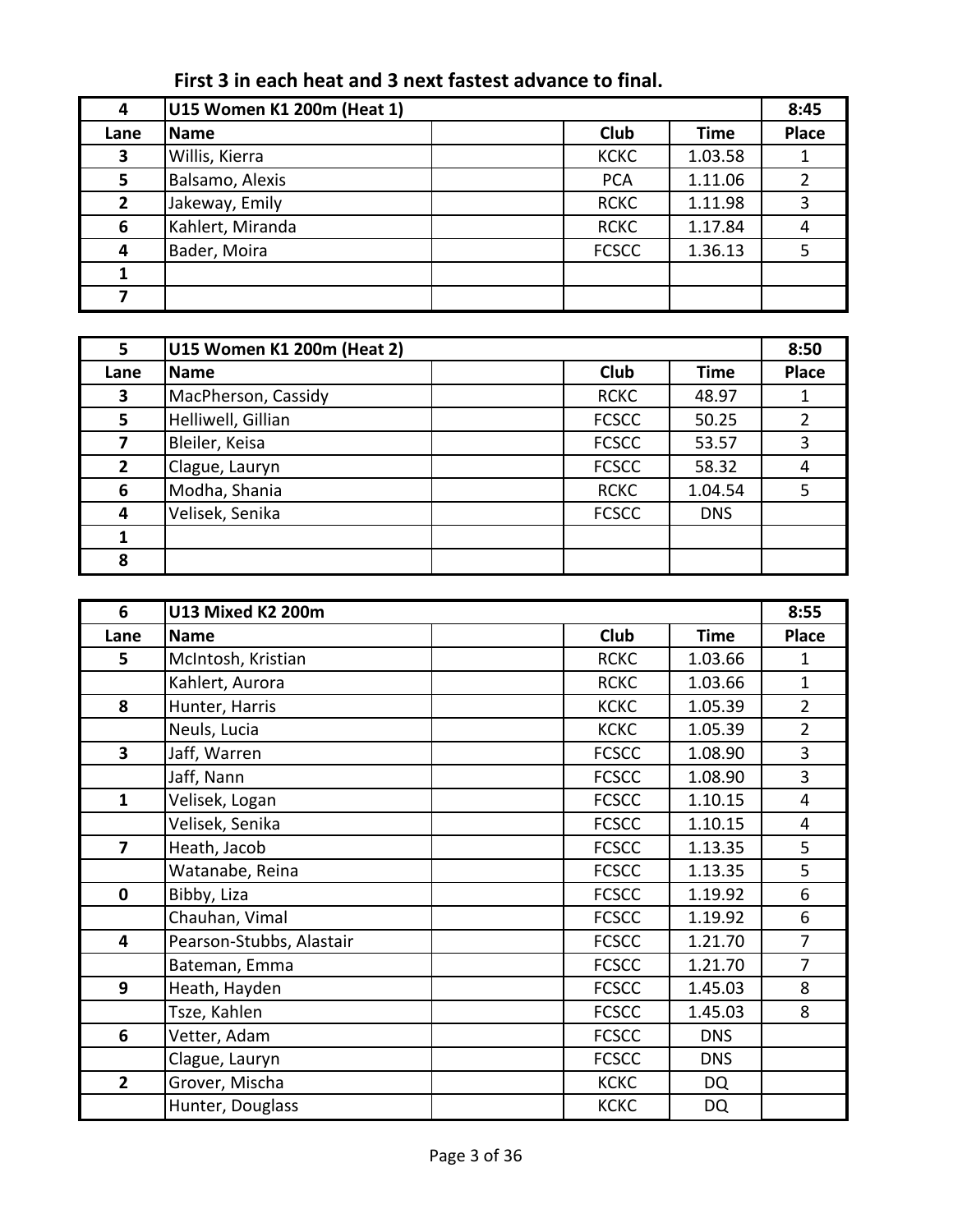# First 2 in each heat and 3 next fastest advance to final.

|              | Open Men K1 200m Heat 1 |              |             | 9:00         |
|--------------|-------------------------|--------------|-------------|--------------|
| Lane         | <b>Name</b>             | Club         | <b>Time</b> | <b>Place</b> |
| 7            | Tabata, Aiden           | <b>KCKC</b>  | 42.42       |              |
| 5            | Robinson, Spencer       | <b>KCKC</b>  | 42.76       |              |
| $\mathbf{2}$ | Dmitriev, Alex          | <b>RCKC</b>  | 43.5        | 3            |
| 6            | Holcroft, Devon         | Fort         | 44.61       | 4            |
| 4            | Helliwell, David        | <b>FCSCC</b> | 46.93       | 5            |
| 8            | Nott, Kieran            | <b>PCA</b>   | 55.89       | 6            |
| 3            | Castillo, Daniel        | <b>FCSCC</b> | 1.10.14     |              |
|              |                         |              |             |              |
| 9            |                         |              |             |              |

| 8            | Open Men K1 200m Heat 2 |              |             | 9:05         |
|--------------|-------------------------|--------------|-------------|--------------|
| Lane         | <b>Name</b>             | <b>Club</b>  | <b>Time</b> | <b>Place</b> |
| 5.           | Mortensen, Lucas        | <b>FCSCC</b> | 43.61       |              |
| $\mathbf{2}$ | Netherton, Stanley      | <b>KCKC</b>  | 44.25       |              |
| 3            | Granale, Darren         | <b>RCKC</b>  | 49.33       | 3            |
| 8            | Drain, Landon           | <b>PCA</b>   | 49.76       | 4            |
| 6            | Decker, Jonas           | <b>KCKC</b>  | 52.41       | 5            |
|              | Wallace, Lincoln        | <b>RCKC</b>  | 57.23       | 6            |
| 4            | Kim, Martin             | <b>RCKC</b>  | 1.05.95     |              |
|              |                         |              |             |              |
| 9            |                         |              |             |              |

| 9              | Open Men K1 200m Heat 3 |              |             | 9:10         |
|----------------|-------------------------|--------------|-------------|--------------|
| Lane           | <b>Name</b>             | <b>Club</b>  | <b>Time</b> | <b>Place</b> |
| $\overline{2}$ | Lanyon, Michael         | <b>KCKC</b>  | 42.19       |              |
| 5              | Buist, Matao            | <b>KCKC</b>  | 42.69       | 2            |
| 4              | Rosenthal, Sam          | <b>RCKC</b>  | 46.67       | 3            |
| 6              | Davis, Braiden          | <b>RCKC</b>  | 48.23       | 4            |
| 3              | Wang, Stephen           | <b>RCKC</b>  | 50.09       | 5            |
| 8              | DeSantis, Mario         | Fort         | 1.08.62     | 6            |
| 7              | Bader, Marvin           | <b>FCSCC</b> | DQ          |              |
|                |                         |              |             |              |
| 9              |                         |              |             |              |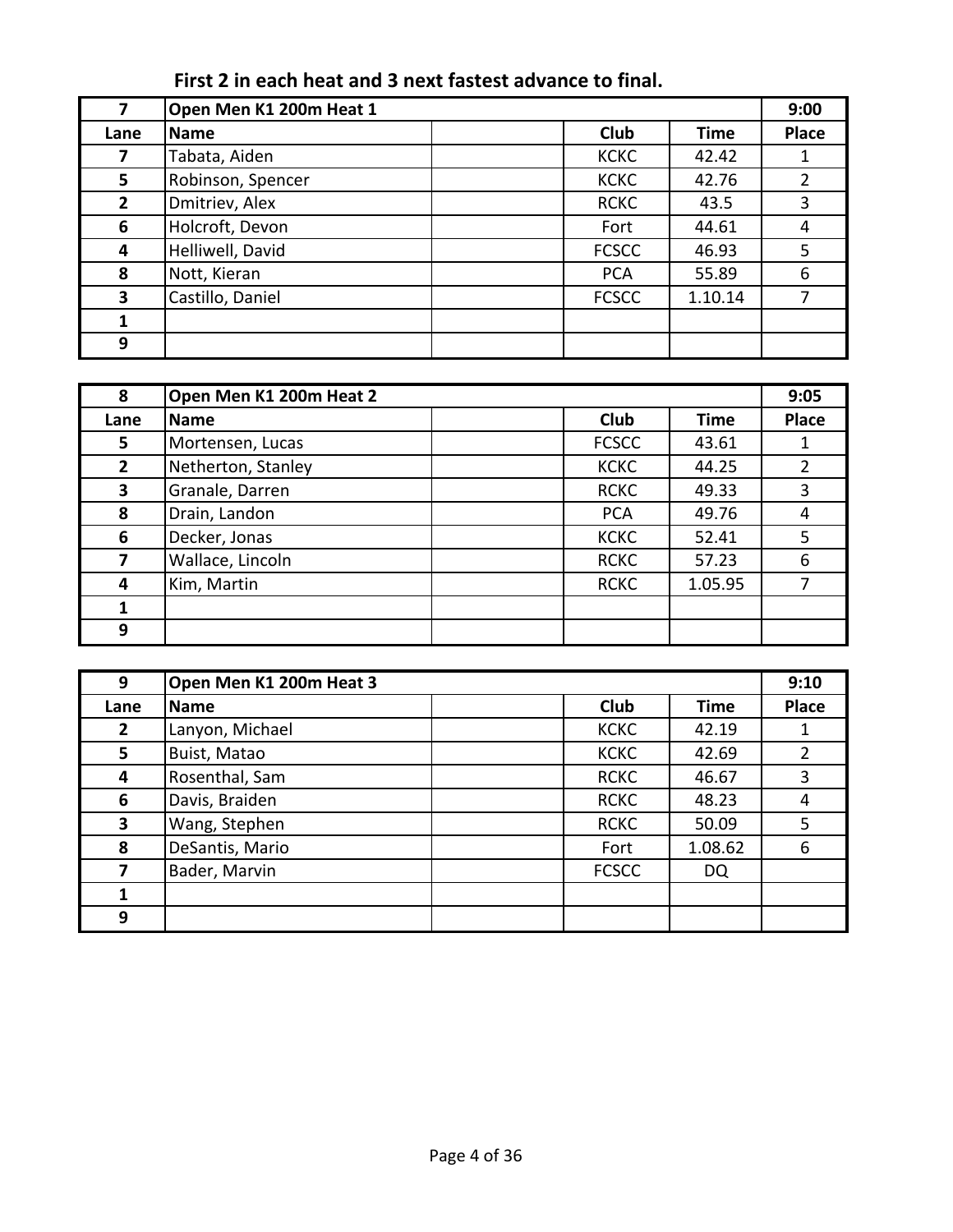| 10   | U15 Women C2 200m          |              |         | 9:15         |
|------|----------------------------|--------------|---------|--------------|
| Lane | Name                       | <b>Club</b>  | Time    | <b>Place</b> |
| 5    | Helliwell, Gillian         | <b>FCSCC</b> | 1.05.30 |              |
|      | Bleiler, Keisa             | <b>FCSCC</b> | 1.05.30 |              |
| 4    | Nott, Brenna               | <b>PCA</b>   | 1.11.22 |              |
|      | Beaudry, Anna              | <b>PCA</b>   | 1.11.22 |              |
| 3    | Cartagena-Senanayake, Asha | <b>FCSCC</b> | 1.28.00 |              |
|      | Clague, Lauryn             | <b>FCSCC</b> | 1.28.00 |              |
|      |                            |              |         |              |
|      |                            |              |         |              |

First 3 in each heat and 3 next fastest advance to final.

| 11             | U15 Men K1 200m Heat 1 |              |             | 9:20         |
|----------------|------------------------|--------------|-------------|--------------|
| Lane           | <b>Name</b>            | <b>Club</b>  | <b>Time</b> | <b>Place</b> |
| 1              | Davison, Rowan         | <b>FCSCC</b> | 50.57       |              |
| $\overline{2}$ | Decker, Jonas          | <b>KCKC</b>  | 51.63       |              |
| 6              | Bateman, Keegan        | <b>FCSCC</b> | 54.09       | 3            |
| 3              | Kelleway, Bryant       | <b>RCKC</b>  | 54.83       | 4            |
| 4              | Nott, Kieran           | <b>PCA</b>   | 56.07       | 5            |
| 5              | Elias, Sterling        | Fort         | 1.09.75     | 6            |
| 7              | Grover, Liam           | <b>KCKC</b>  | <b>DNS</b>  |              |
| 8              |                        |              |             |              |
|                |                        |              |             |              |

| 12           | U15 Men K1 200m Heat 2 |              |             | 9:25         |
|--------------|------------------------|--------------|-------------|--------------|
| Lane         | <b>Name</b>            | <b>Club</b>  | <b>Time</b> | <b>Place</b> |
| 3            | Hugil, Carter          | <b>RCKC</b>  | 0.49.23     |              |
| 7            | Drain, Landon          | <b>PCA</b>   | 0.49.55     |              |
| $\mathbf{2}$ | Toth, Charlie          | Fort         | 0.56.14     | 3            |
| 4            | Gow, Rowan             | Fort         | 1.05.96     | 4            |
| 6            | Hunter, Cohen          | <b>FCSCC</b> | 1.08.06     | 5            |
| 5            | Hirano, Genji          | <b>RCKC</b>  | 1.19.30     | 6            |
|              |                        |              |             |              |
| 8            |                        |              |             |              |
|              |                        |              |             |              |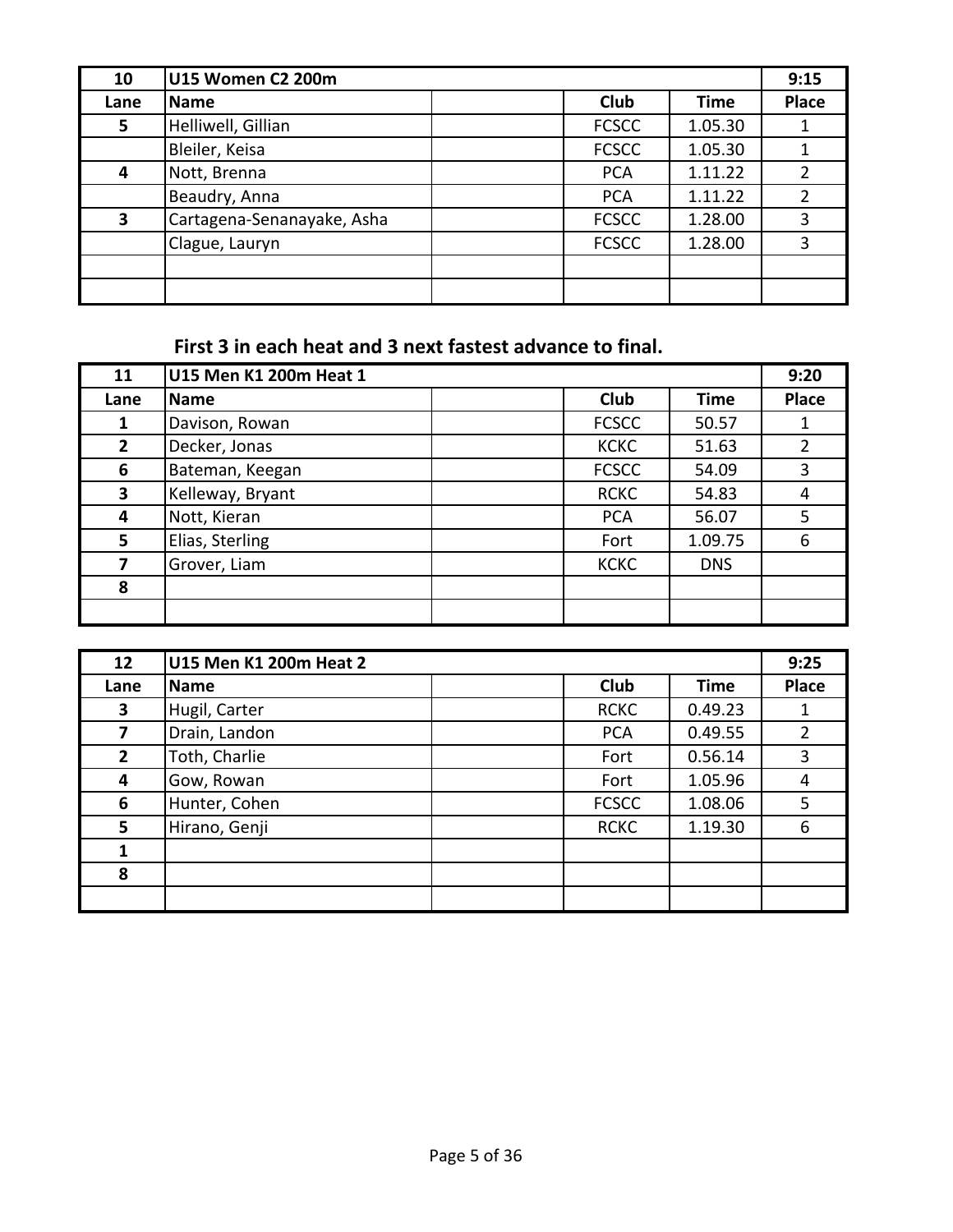| 13             | U13 Men C1 200m    |              |             | 9:30         |
|----------------|--------------------|--------------|-------------|--------------|
| Lane           | Name               | <b>Club</b>  | <b>Time</b> | <b>Place</b> |
| 1              | Vetter, Adam       | <b>FCSCC</b> | 1.09.64     |              |
| 8              | Velpsek, Logan     | <b>FCSCC</b> | 1.28.94     |              |
| 4              | Smith, Alex        | Fort         | 1.54.57     | 3            |
| 5              | Billing, Tyler     | <b>RCKC</b>  | 2.38.57     | 4            |
| 3              | Jaff, Warren       | <b>FCSCC</b> | 2.44.51     | 5            |
| $\overline{2}$ | McIntosh, Kristian | <b>RCKC</b>  | <b>DNS</b>  |              |
| 6              | Korsei, Danylo     | <b>FCSCC</b> | DQ          |              |
| 7              | Fasullo, Sam       | Fort         | <b>SCR</b>  |              |
| 9              |                    |              |             |              |

| 14   | U15 Women C1 200m           |              |             | 9:35  |
|------|-----------------------------|--------------|-------------|-------|
| Lane | <b>Name</b>                 | Club         | <b>Time</b> | Place |
| 5    | Cartagena-Senanaayake, Asha | <b>FCSCC</b> | 1.02.88     |       |
| 6    | Beaudry, Anna               | <b>PCA</b>   | 1.11.45     | 2     |
| 7    | Helliwell, Gillian          | <b>FCSCC</b> | 1.16.31     | 3     |
| 3    | Nott, Brenna                | <b>PCA</b>   | 1.16.99     | 4     |
| 4    | Charlesworth, Abby          | Fort         | 1.20.29     | 5     |
|      |                             |              |             |       |
| 2    |                             |              |             |       |
| 8    |                             |              |             |       |
|      |                             |              |             |       |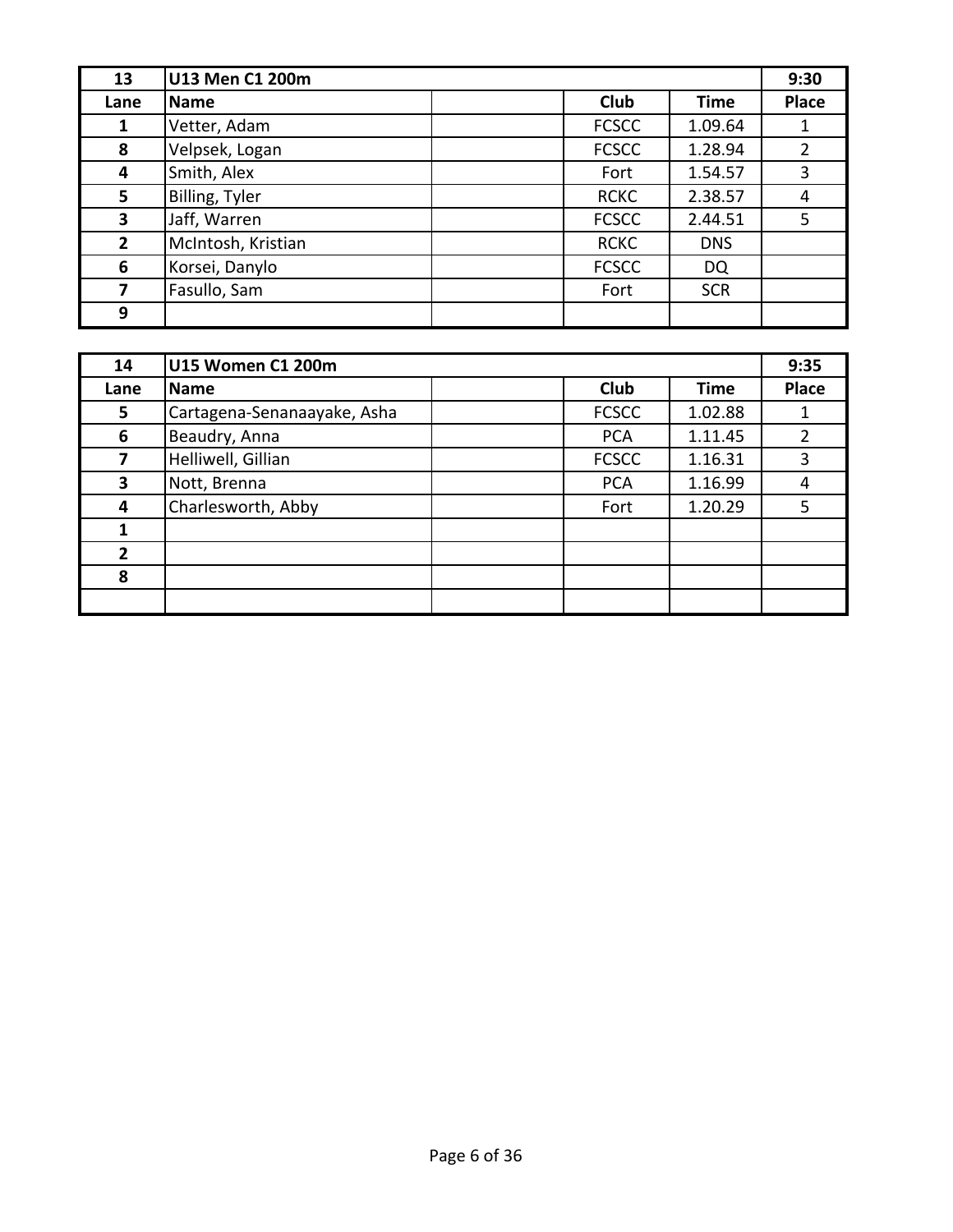| 15             | U13 Womens K1 200m (TF) Heat 1 |              |             | 9:40         |
|----------------|--------------------------------|--------------|-------------|--------------|
| Lane           | Name                           | <b>Club</b>  | <b>Time</b> | <b>Place</b> |
| 5              | Watanabe, Reina                | <b>FCSCC</b> | 1.16.90     |              |
| 3              | Kahlert, Aurora                | <b>RCKC</b>  | 1.17.97     |              |
| 4              | Bibby, Liza                    | <b>FCSCC</b> | 1.21.92     |              |
| $\overline{2}$ | Tsze, Kahlen                   | <b>FCSCC</b> | 1.29.77     |              |
| 6              | Jaff, Narin                    | <b>FCSCC</b> | <b>DNF</b>  |              |
|                |                                |              |             |              |
|                |                                |              |             |              |
|                |                                |              |             |              |

| 16                      | U13 Womens K1 200m (TF) Heat 2 |              |             | 9:45           |
|-------------------------|--------------------------------|--------------|-------------|----------------|
| Lane                    | <b>Name</b>                    | <b>Club</b>  | <b>Time</b> | <b>Place</b>   |
| 4                       | Clague, Lauryn                 | <b>FCSCC</b> | 55.69       | $\mathbf{1}$   |
| 5                       | Velisek, Senika                | <b>FCSCC</b> | 1.11.59     | $\overline{2}$ |
| 3                       | Grover, Mischa                 | <b>KCKC</b>  | 1.15.49     | 3              |
| $\overline{2}$          | Neuls, Lucia                   | <b>KCKC</b>  | 1.16.89     | $\overline{4}$ |
| $\mathbf{1}$            | Bateman, Emma                  | <b>FCSCC</b> | 1.28.04     | 5              |
| 6                       |                                |              |             |                |
| $\overline{7}$          |                                |              |             |                |
|                         |                                |              |             |                |
| 15/16                   | U13 Womens K1 200m TIMED FINAL |              |             | 9:45           |
| Lane                    | <b>Name</b>                    | <b>Club</b>  | <b>Time</b> | <b>Place</b>   |
| 4                       | Clague, Lauryn                 | <b>FCSCC</b> | 0.55.69     | $\mathbf{1}$   |
| 5                       | Velisek, Senika                | <b>FCSCC</b> | 1.11.59     | $\overline{2}$ |
| 3                       | Grover, Mischa                 | <b>KCKC</b>  | 1.15.49     | 3              |
| $\mathbf{2}$            | Neuls, Lucia                   | <b>KCKC</b>  | 1.16.89     | $\overline{4}$ |
| 5                       | Watanabe, Reina                | <b>FCSCC</b> | 1.16.90     | 5              |
| 3                       | Kahlert, Aurora                | <b>RCKC</b>  | 1.17.97     | 6              |
| 4                       | Bibby, Liza                    | <b>FCSCC</b> | 1.21.92     | $\overline{7}$ |
| $\mathbf{1}$            | Bateman, Emma                  | <b>FCSCC</b> | 1.28.04     | 8              |
| $\overline{\mathbf{2}}$ | Tsze, Kahlen                   | <b>FCSCC</b> | 1.29.77     | 9              |
| 6                       | Jaff, Narin                    | <b>FCSCC</b> | <b>DNF</b>  |                |

| 17             | Open Women K1 200m  |              |             | 9:50         |
|----------------|---------------------|--------------|-------------|--------------|
| Lane           | <b>Name</b>         | <b>Club</b>  | <b>Time</b> | <b>Place</b> |
| 4              | MacPherson, Cassidy | <b>RCKC</b>  | 47.83       |              |
| 1              | Robson-Brown, Elisa | <b>FCSCC</b> | 50.29       | 2            |
| 6              | Donaldson, Abigail  | <b>KCKC</b>  | 50.63       | 3            |
| 8              | Yau, Tiffany        | <b>FCSCC</b> | 50.96       | 4            |
| 5              | Esseltine, Jill     | <b>PCA</b>   | 55.7        | 5            |
| $\overline{2}$ | Modha, Shania       | <b>RCKC</b>  | 1.04.18     | 6            |
| 3              | Willis, Kierra      | <b>KCKC</b>  | 1.04.37     |              |
| 7              | Guertin, Emma       | <b>KCKC</b>  | 1.09.16     | 8            |
| 9              |                     |              |             |              |
|                | $20007$ of 36       |              |             |              |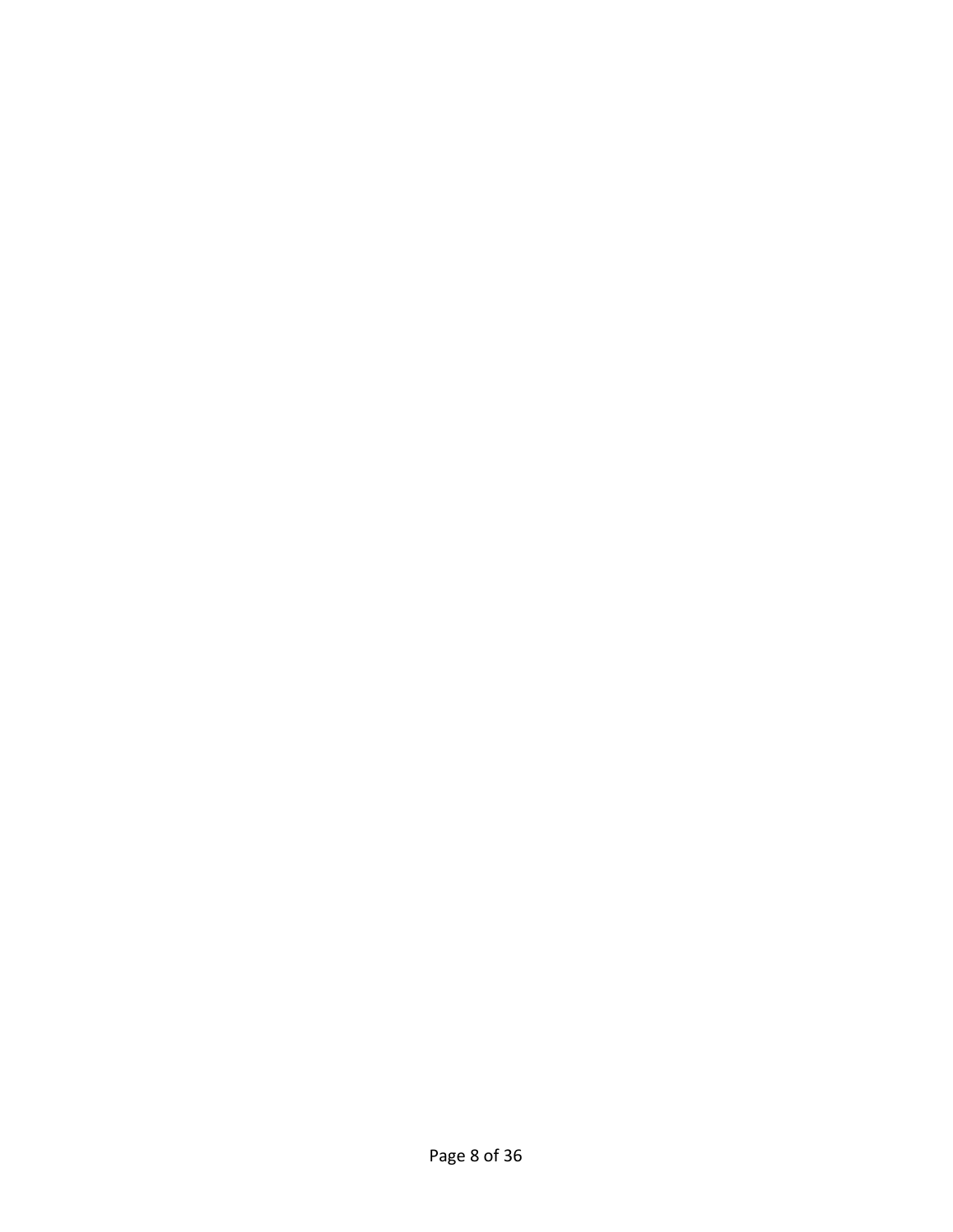| 18             | U13 Men K1 200m (TF) Heat 1 |              |             | 9:55         |
|----------------|-----------------------------|--------------|-------------|--------------|
| Lane           | <b>Name</b>                 | <b>Club</b>  | <b>Time</b> | <b>Place</b> |
| $\overline{2}$ | Vetter, Adam                | <b>FCSCC</b> | 57.18       |              |
| 7              | Heath, Jacob                | <b>FCSCC</b> | 1.06.66     |              |
| 4              | Burt, Austin                | <b>PCA</b>   | 1.06.99     | 3            |
| 3              | Hunter, Douglass            | <b>KCKC</b>  | 1.07.45     | 4            |
| 6              | Hickey, Corben              | <b>KCKC</b>  | 1.12.91     | 5            |
| 5              | Smith, Zack                 | Fort         | 1.18.66     | 6            |
| 1              | Pearson-Stubbs, Alastair    | <b>FCSCC</b> | 1.37.34     |              |
| 8              |                             |              |             |              |
| 9              |                             |              |             |              |

| 19             | U13 Men K1 200m (TF) Heat 2 |              |             | 10:00        |
|----------------|-----------------------------|--------------|-------------|--------------|
| Lane           | <b>Name</b>                 | <b>Club</b>  | <b>Time</b> | <b>Place</b> |
| 4              | McIntosh, Kristian          | <b>RCKC</b>  | 1.04.87     |              |
| 3              | Valisek, Logan              | <b>FCSCC</b> | 1.07.61     |              |
| 7              | Jaff, Warren                | <b>FCSCC</b> | 1.09.55     | 3            |
| $\overline{2}$ | Hunter, Harris              | <b>KCKC</b>  | 1.10.03     | 4            |
| 6              | Fasulio, Sam                | Fort         | 1.13.32     | 5            |
| 5              | Chauhan, Vimal              | <b>FCSCC</b> | 1.20.54     | 6            |
| 1              | Billing, Tyler              | <b>RCKC</b>  | 1.25.27     |              |
| 8              |                             |              |             |              |
| 9              |                             |              |             |              |

| 20             | U13 Men K1 200m (TF) Heat 3          |                           |             | 10:05          |
|----------------|--------------------------------------|---------------------------|-------------|----------------|
| Lane           | <b>Name</b>                          | Club                      | <b>Time</b> | <b>Place</b>   |
| 6              | Aubrey, Kaleb                        | Fort                      | 1.06.93     | 1              |
| 4              | Smith, Alex                          | Fort                      | 1.10.01     | $\overline{2}$ |
| $\overline{2}$ | Hickey, Damien                       | <b>KCKC</b>               | 1.14.91     | 3              |
| $\overline{7}$ | Deibert, Ken                         | Fort                      | 1.21.25     | 4              |
| 3              | Heath, Hayden                        | <b>FCSCC</b>              | 1.30.18     | 5              |
| 5              | McCulloch, Hayden                    | <b>RCKC</b>               | 1.31.65     | 6              |
|                |                                      |                           |             |                |
|                | 18/19/20 U13 Men K1 200m TIMED FINAL |                           |             | 10:05          |
| Lane           | <b>Name</b>                          | <b>Club</b>               | <b>Time</b> | <b>Place</b>   |
| $\overline{2}$ | Vetter, Adam                         | <b>FCSCC</b>              | 57.18       | 1              |
| 4              | McIntosh, Kristian                   | <b>RCKC</b>               | 1.04.87     | $\overline{2}$ |
| $\overline{7}$ | Heath, Jacob                         | <b>FCSCC</b>              | 1.06.66     | 3              |
| 6              | Aubrey, Kaleb                        | Fort                      | 1.06.93     | $\overline{4}$ |
| 4              | Burt, Austin                         | <b>PCA</b>                | 1.06.99     | 5              |
| 3              | Hunter, Douglass                     | <b>KCKC</b>               | 1.07.45     | 6              |
| 3              | Valisek, Logan                       | <b>FCSCC</b>              | 1.07.61     | $\overline{7}$ |
| $\overline{7}$ | Jaff, Warren                         | <b>FCSCC</b>              | 1.09.55     | 8              |
| 4              | Smith, Alex                          | Fort                      | 1.10.01     | 9              |
| $\mathbf{2}$   | Hunter, Harris                       | <b>KCKC</b>               | 1.10.03     | 10             |
| 6              | Hickey, Corben                       | <b>KCKC</b><br>$-5 - - -$ | 1.12.91     | 11             |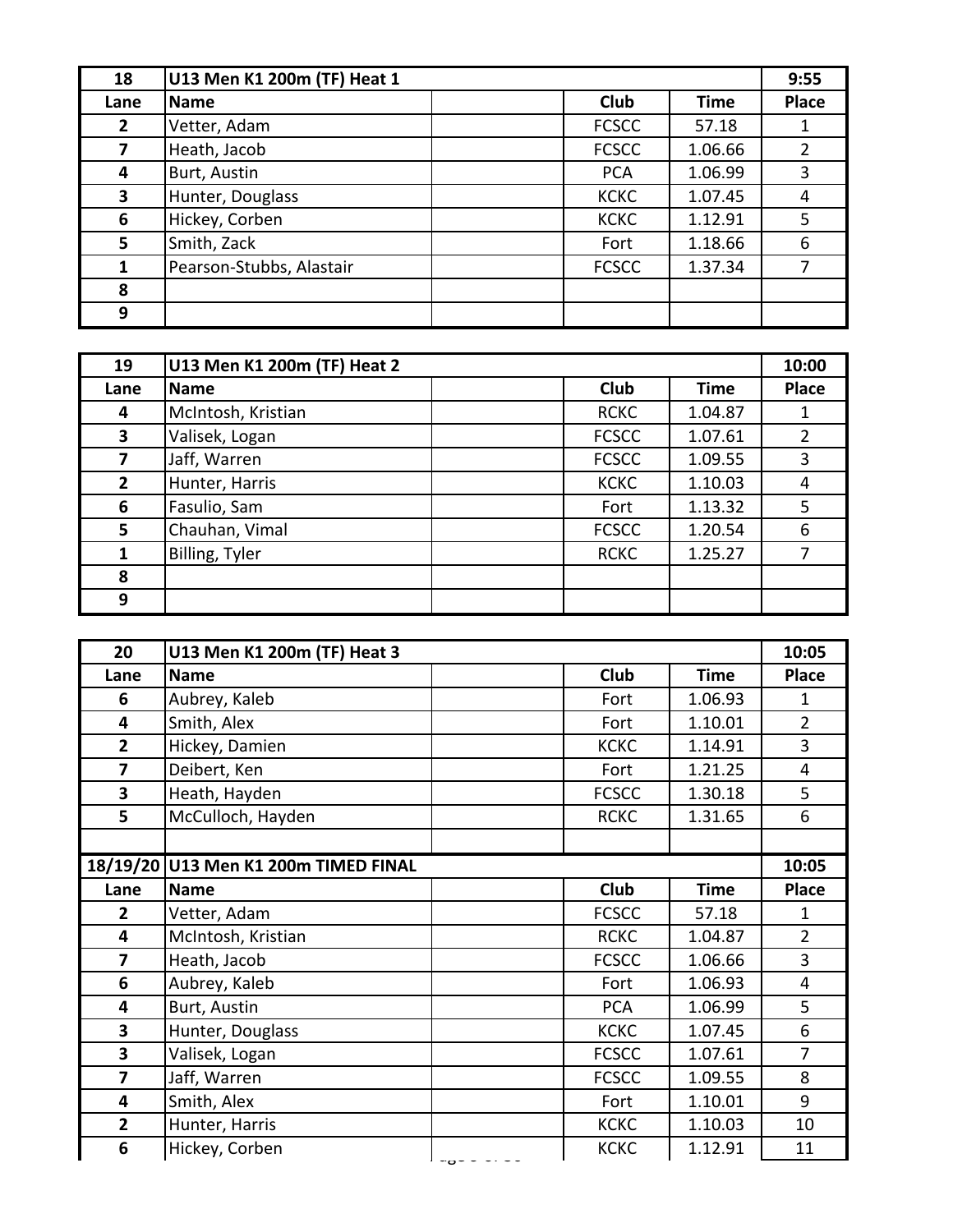| 6              | Fasulio, Sam             | Fort         | 1.13.32     | 12             |
|----------------|--------------------------|--------------|-------------|----------------|
| $\overline{2}$ | Hickey, Damien           | <b>KCKC</b>  | 1.14.91     | 13             |
| 5              | Smith, Zack              | Fort         | 1.18.66     | 14             |
| 5              | Chauhan, Vimal           | <b>FCSCC</b> | 1.20.54     | 15             |
| $\overline{7}$ | Deibert, Ken             | Fort         | 1.21.25     | 16             |
| $\mathbf{1}$   | Billing, Tyler           | <b>RCKC</b>  | 1.25.27     | 17             |
| 3              | Heath, Hayden            | <b>FCSCC</b> | 1.30.18     | 18             |
| 5              | McCulloch, Hayden        | <b>RCKC</b>  | 1.31.65     | 19             |
| $\mathbf{1}$   | Pearson-Stubbs, Alastair | <b>FCSCC</b> | 1.37.34     | 20             |
|                |                          |              |             |                |
| 21             | U15 Men C1 200m          |              |             | 10:10          |
|                |                          |              |             |                |
| Lane           | <b>Name</b>              | Club         | <b>Time</b> | <b>Place</b>   |
| 7              | Korsei, Danylo           | <b>FCSCC</b> | 0.54.74     | 1              |
| 3              | MacQuarrie, Landon       | Fort         | 0.58.55     | $\overline{2}$ |
| 5              | Vetter, Adam             | <b>FCSCC</b> | 1.09.03     | 3              |
| 4              | Grover, Liam             | <b>KCKC</b>  | 1.13.23     | $\overline{4}$ |
| $\overline{2}$ | Bateman, Keegan          | <b>FCSCC</b> | 3.26.45     | 5              |
| 6              | Davison, Rowan           | <b>FCSCC</b> | 3.31.25     | 6              |
|                |                          |              |             |                |
| $\mathbf{1}$   |                          |              |             |                |
| 8              |                          |              |             |                |

| 22           | U15 Women K2 200m / Open Women C2 200m |                     |              |            | 10:15          |
|--------------|----------------------------------------|---------------------|--------------|------------|----------------|
| Lane         | <b>Name</b>                            |                     | <b>Club</b>  | Time       | <b>Place</b>   |
| 4            | Helliwell, Gillian                     |                     | <b>FCSCC</b> | 0.50.20    | 1              |
|              | Bleiler, Keisa                         |                     | <b>FCSCC</b> | 0.50.20    | 1              |
| 5            | Clague, Lauryn                         |                     | <b>FCSCC</b> | 0.56.81    | $\overline{2}$ |
|              | Cartagena-Senanayake, Asha             |                     | <b>FCSCC</b> | 0.56.81    | $\mathcal{P}$  |
| $\mathbf{2}$ | Willis, Kierra                         |                     | <b>KCKC</b>  | 1.03.99    | 3              |
|              | Neuls, Lucia                           |                     | <b>KCKC</b>  | 1.03.99    | 3              |
| 1            | Modha, Shania                          |                     | <b>RCKC</b>  | 1.06.65    | 4              |
|              | Jakeway, Emily                         |                     | <b>RCKC</b>  | 1.06.65    | 4              |
| 3            | Balsamo, Alexis                        |                     | <b>PCA</b>   | 1.11.53    | 5              |
|              | Kahlert, Miranda                       |                     | <b>RCKC</b>  | 1.11.53    | 5              |
| 6            | Bader, Moira                           |                     | <b>FCSCC</b> | 1.15.53    | 6              |
|              | Watanabe, Reina                        |                     | <b>FCSCC</b> | 1.15.53    | 6              |
|              |                                        |                     |              |            |                |
| 8            | Cartagena-Senanayake, Asha             | Open C <sub>2</sub> | <b>FCSCC</b> | <b>DNS</b> |                |
|              | Helliwell, Gillian                     |                     | <b>FCSCC</b> | <b>DNS</b> |                |

| 23   | Open Men C1 200m |              |         | 10:20        |
|------|------------------|--------------|---------|--------------|
| Lane | <b>Name</b>      | Club         | Time    | <b>Place</b> |
| 3    | Hunter, Ydris    | <b>FCSCC</b> | 0.44.41 |              |
| 4    | Stewart, Liam    | Fort         | 0.47.95 |              |
|      | Phare, Quinn     | <b>PCA</b>   | 0.50.93 |              |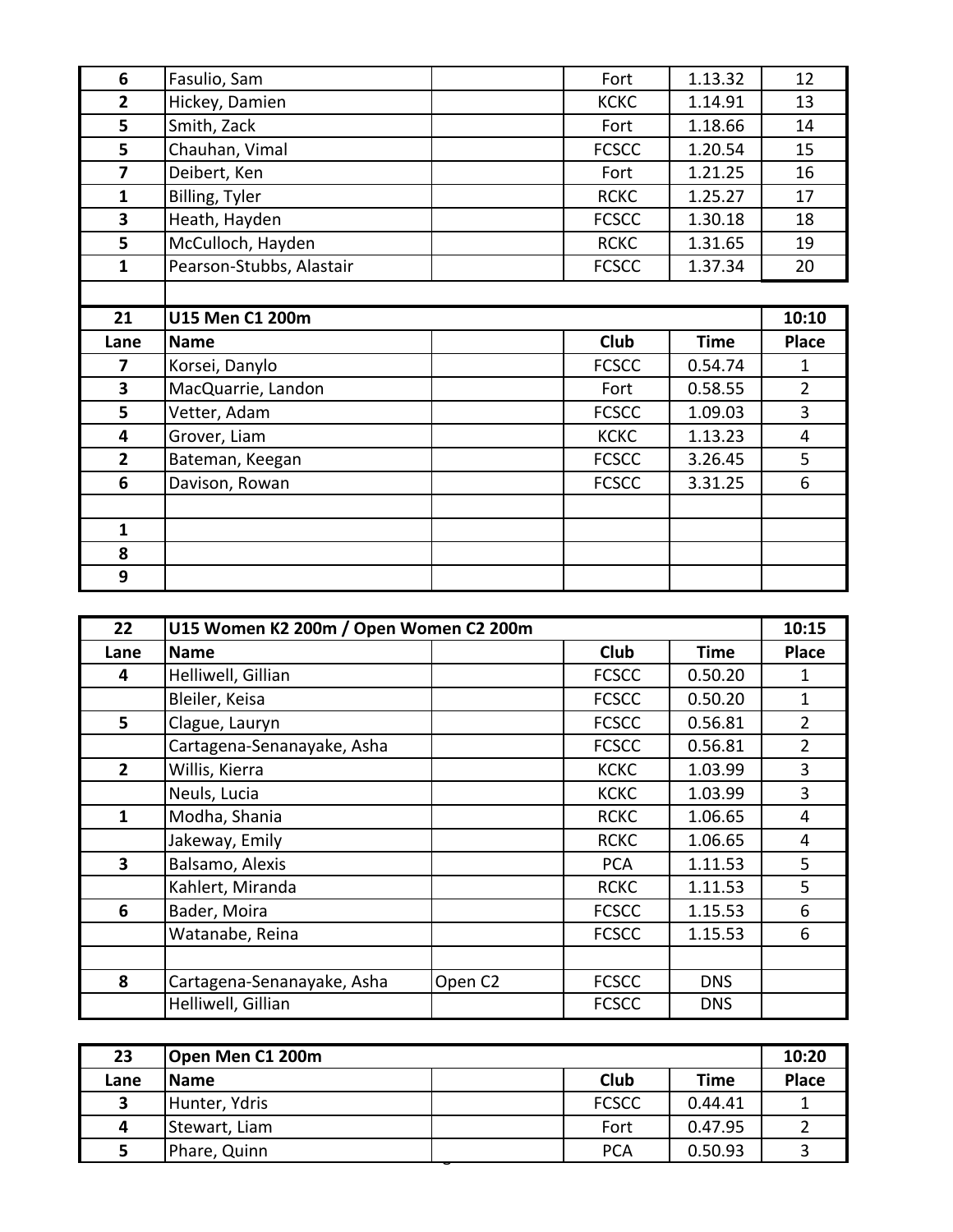|   | Said, Noah         | Fort        | 0.52.05    |  |
|---|--------------------|-------------|------------|--|
|   | Bannister, Matthew | <b>RCKC</b> | 1.36.23    |  |
|   | Davis, Braiden     | <b>RCKC</b> | 1.58.49    |  |
| ь | Said, Omar         | Fort        | <b>SCR</b> |  |
|   |                    |             |            |  |
|   |                    |             |            |  |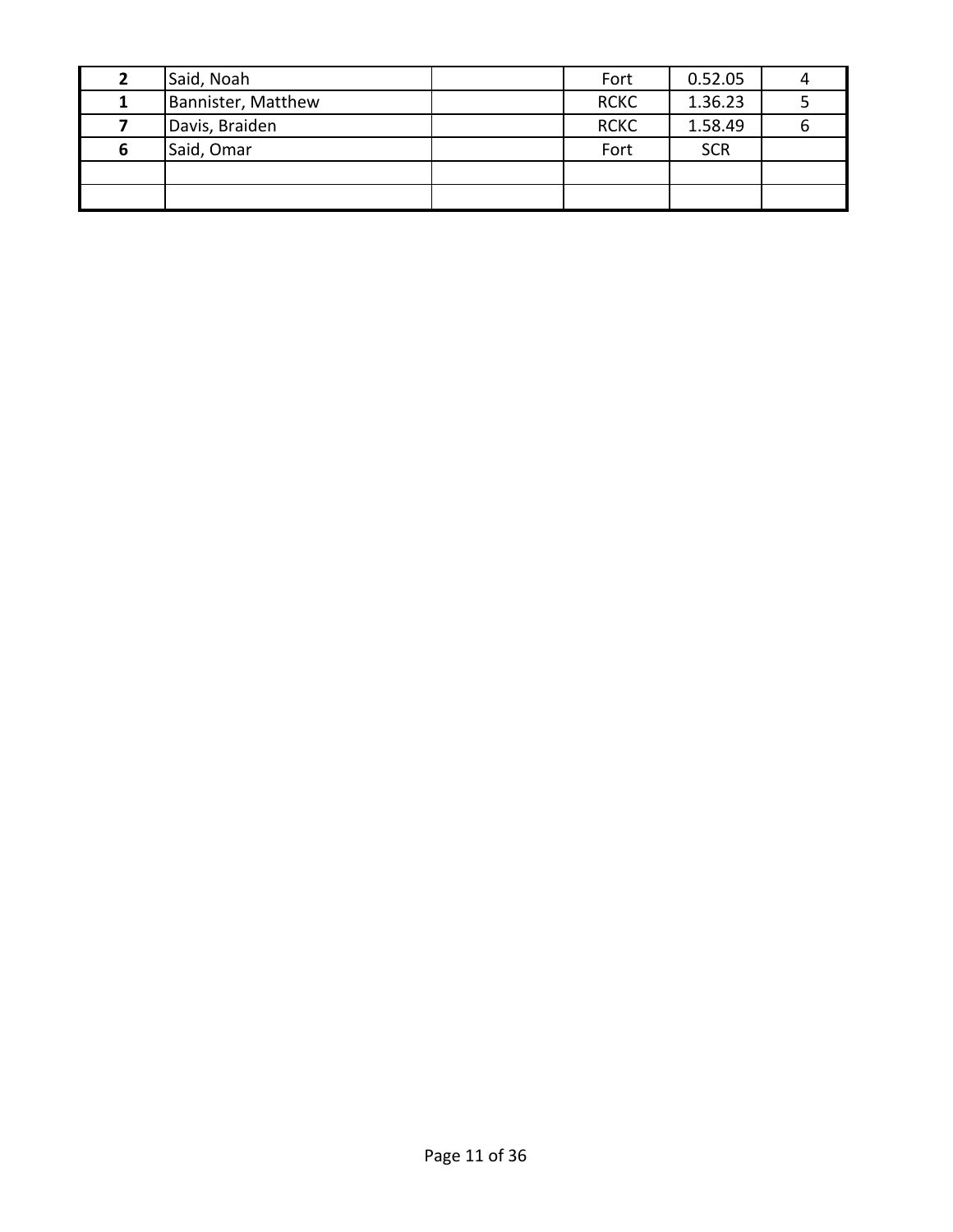| 24                      | Open Men K2 200m  |                            | 10:25          |
|-------------------------|-------------------|----------------------------|----------------|
| Lane                    | <b>Name</b>       | <b>Club</b><br><b>Time</b> | <b>Place</b>   |
| 6                       | Tabata, Aiden     | <b>KCKC</b><br>0.38.37     | 1              |
|                         | Robinson, Spencer | <b>KCKC</b><br>0.38.37     | $\mathbf{1}$   |
| $\overline{\mathbf{3}}$ | Lanyon, Michael   | <b>KCKC</b><br>0.39.72     | $\overline{2}$ |
|                         | Buist, Matao      | <b>KCKC</b><br>0.39.72     | $\overline{2}$ |
| $\overline{2}$          | Bader, Marvin     | <b>FCSCC</b><br>0.40.11    | $\overline{3}$ |
|                         | Mortensen, Lucas  | <b>FCSCC</b><br>0.40.11    | 3              |
| $\overline{7}$          | Rosenthal, Sam    | <b>RCKC</b><br>0.41.16     | $\overline{4}$ |
|                         | Dmitriev, Alex    | <b>RCKC</b><br>0.41.16     | $\overline{4}$ |
| 4                       | Holcroft, Devon   | 0.46.28<br>Fort            | 5              |
|                         | Toth, Charlie     | 0.46.28<br>Fort            | 5              |
| 5                       | Helliwell, David  | <b>FCSCC</b><br>0.50.20    | 6              |
|                         | Davison, Rowan    | <b>FCSCC</b><br>0.50.20    | 6              |
| $\mathbf 0$             | Drain, Landon     | <b>PCA</b><br>0.51.44      | $\overline{7}$ |
|                         | Nott, Kieran      | 0.51.44<br><b>PCA</b>      | $\overline{7}$ |
| 8                       | Castillo, Daniel  | <b>FCSCC</b><br>1.00.72    | 8              |
|                         | Hunter, Cohen     | <b>FCSCC</b><br>1.00.72    | 8              |
| $\mathbf{1}$            | Wallace, Lincoln  | <b>RCKC</b><br>1.10.24     | 9              |
|                         | Kim, Martin       | <b>RCKC</b><br>1.10.24     | 9              |
| 9                       | Wang, Stephen     | <b>RCKC</b><br><b>DNF</b>  |                |
|                         | Granale, Darren   | <b>RCKC</b><br><b>DNF</b>  |                |
|                         |                   |                            |                |

| 25           | Open Women K2 200m  |              |             | 10:30 |
|--------------|---------------------|--------------|-------------|-------|
| Lane         | <b>Name</b>         | <b>Club</b>  | <b>Time</b> | Place |
| 3            | MacPherson, Cassidy | <b>RCKC</b>  | 0.45.38     |       |
|              | Nagai, Tessa        | <b>RCKC</b>  | 0.45.38     |       |
| 5            | Robson-Brown, Elisa | <b>FCSCC</b> | 0.47.18     |       |
|              | Yau, Tiffany        | <b>FCSCC</b> | 0.47.18     |       |
| 4            | Esseltine, Jill     | <b>PCA</b>   | 1.02.02     | 3     |
|              | Balasamo, Alexis    | <b>PCA</b>   | 1.02.02     | 3     |
| $\mathbf{2}$ | Donaldson, Abigail  | <b>KCKC</b>  | DQ          |       |
|              | Guertin, Emma       | <b>KCKC</b>  | <b>DQ</b>   |       |
|              |                     |              |             |       |
|              |                     |              |             |       |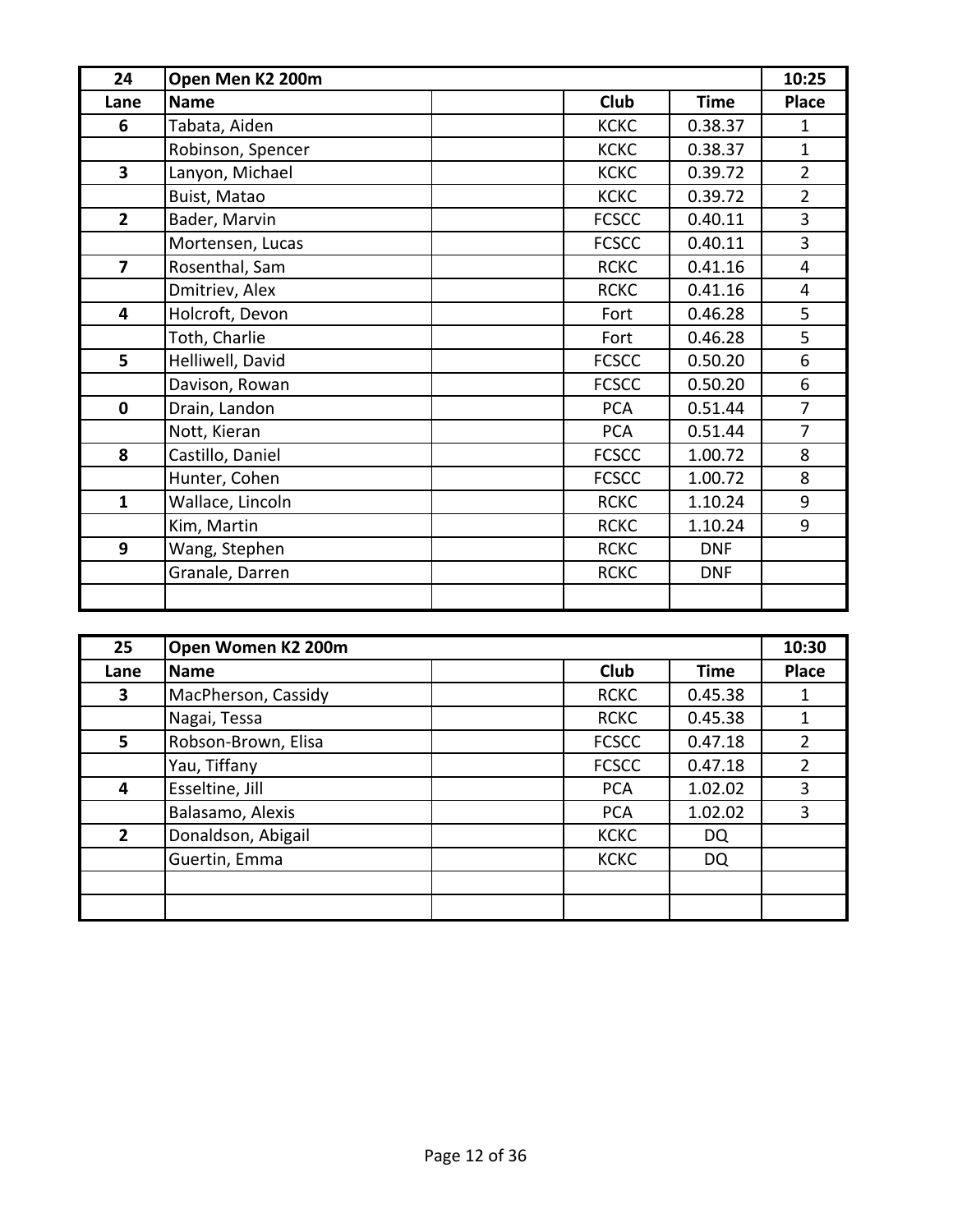| 26             | <b>U13 Mixed C2 200m</b> |              |             | 10:35          |
|----------------|--------------------------|--------------|-------------|----------------|
| Lane           | <b>Name</b>              | <b>Club</b>  | <b>Time</b> | <b>Place</b>   |
| $\overline{2}$ | Korsei, Danylo           | <b>FCSCC</b> | 1.11.04     | 1              |
|                | Jaff, Narin              | <b>FCSCC</b> | 1.11.04     | $\mathbf{1}$   |
| 8              | Velisek, Logan           | <b>FCSCC</b> | 1.16.89     | $\overline{2}$ |
|                | Velisek, Senika          | <b>FCSCC</b> | 1.16.89     | $\overline{2}$ |
| 4              | Charlesworth, Abby       | Fort         | 1.23.26     | 3              |
|                | Smith, Alex              | Fort         | 1.23.26     | 3              |
| 6              | Vetter, Adam             | <b>FCSCC</b> | 1.25.47     | $\overline{4}$ |
|                | Clague, Lauryn           | <b>FCSCC</b> | 1.25.47     | 4              |
| 3              | Grover, Mischa           | <b>KCKC</b>  | 1.48.76     | 5              |
|                | Hickey, Corben           | <b>KCKC</b>  | 1.48.76     | 5              |
| $\overline{7}$ | Billing, Tyler           | <b>RCKC</b>  | 1.50.75     | 6              |
|                | Kahlert, Aurora          | <b>RCKC</b>  | 1.50.75     | 6              |
| 5              | Neuls, Lucia             | <b>KCKC</b>  | <b>DNS</b>  |                |
|                | Hickey, Damian           | <b>KCKC</b>  | <b>DNS</b>  |                |
|                |                          |              |             |                |
| $\mathbf{1}$   |                          |              |             |                |
|                |                          |              |             |                |
| 9              |                          |              |             |                |
|                |                          |              |             |                |

#### **OFFICIALS BREAK**

| 27           | Open Men C2 500m   |              |             | 11:05          |
|--------------|--------------------|--------------|-------------|----------------|
| Lane         | <b>Name</b>        | <b>Club</b>  | <b>Time</b> | <b>Place</b>   |
| 3            | Hunter, Ydris      | <b>FCSCC</b> | 2.07.31     |                |
|              | Korsei, Danylo     | <b>FCSCC</b> | 2.07.31     | 1              |
| 1            | Phare, Quinn       | <b>PCA</b>   | 2.11.51     | $\overline{2}$ |
|              | Said, Noah         | <b>FLCC</b>  | 2.11.51     | $\overline{2}$ |
| $\mathbf{2}$ | McQuarrie, Landon  | Fort         | 2.32.47     | 3              |
|              | Stewart, Liam      | Fort         | 2.32.47     | 3              |
| 4            | Bannister, Matthew | <b>RCKC</b>  | 3.24.18     | 4              |
|              | Davis, Braiden     | <b>RCKC</b>  | 3.24.18     | 4              |
|              |                    |              |             |                |
| 5            |                    |              |             |                |
|              |                    |              |             |                |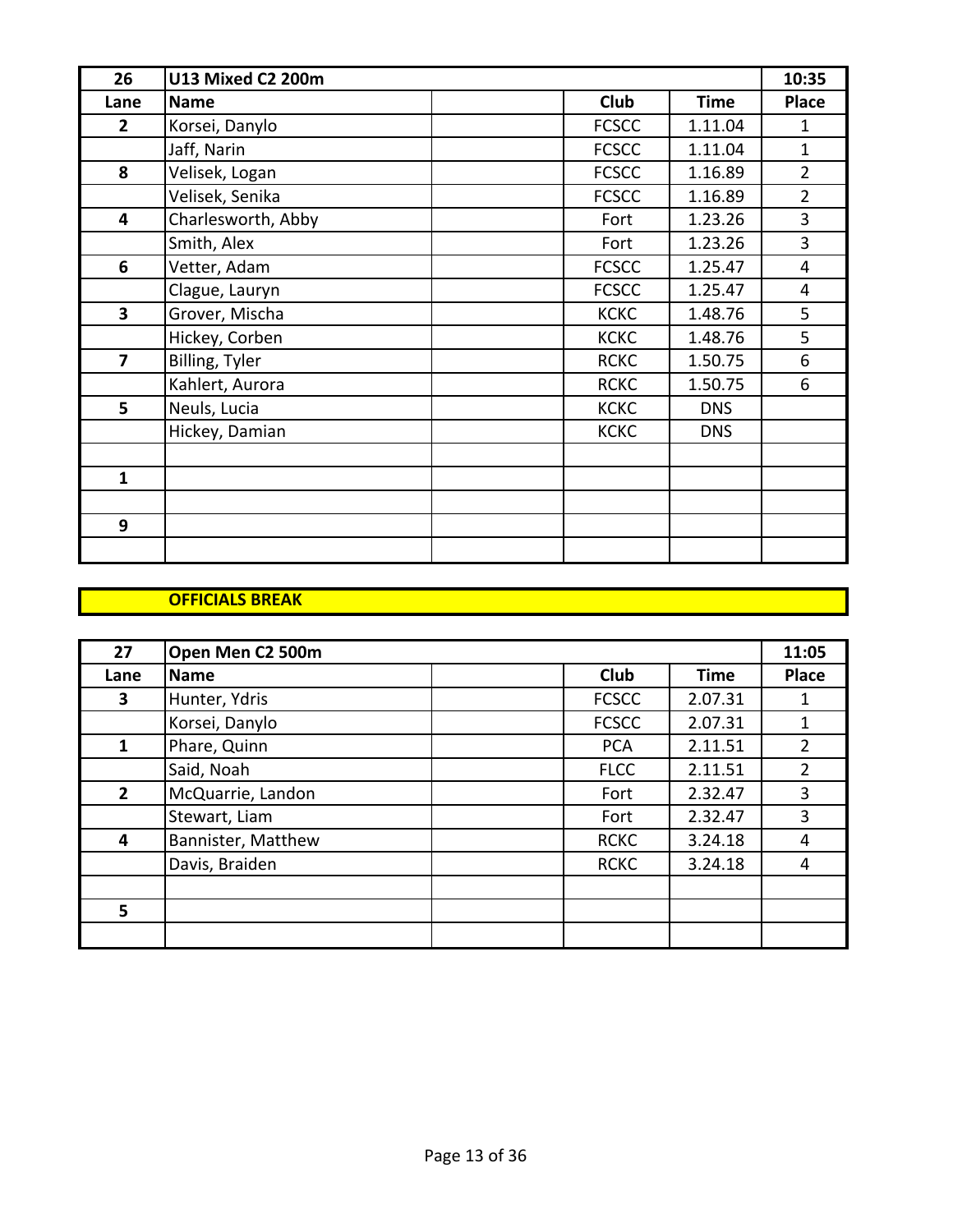| 28             | U15 Men K2 500m   |              | 11:11                       |
|----------------|-------------------|--------------|-----------------------------|
| Lane           | <b>Name</b>       | <b>Club</b>  | <b>Place</b><br><b>Time</b> |
| 5              | Drain, Landon     | <b>PCA</b>   | 2.08.83<br>1                |
|                | Nott, Kieran      | <b>PCA</b>   | 2.08.83<br>1                |
| $\overline{7}$ | Hugill, Carter    | <b>RCKC</b>  | $\overline{2}$<br>2.11.24   |
|                | Kelleway, Bryant  | <b>RCKC</b>  | $\overline{2}$<br>2.11.24   |
| 6              | Bateman, Keegan   | <b>FCSCC</b> | 3<br>2.13.02                |
|                | Davison, Rowan    | <b>FCSCC</b> | 3<br>2.13.02                |
| 3              | Grover, Liam      | <b>KCKC</b>  | 2.37.88<br>4                |
|                | Decker, Jonas     | <b>KCKC</b>  | 2.37.88<br>4                |
| $\overline{2}$ | Elias, Sterling   | Fort         | 3.04.54<br>5                |
|                | Aubey, Kaleb      | Fort         | 5<br>3.04.54                |
| 8              | McCulloch, Hayden | <b>RCKC</b>  | 6<br>3.09.21                |
|                | Hirano, Genji     | <b>RCKC</b>  | 3.09.21<br>6                |
| 4              | Toth, Charlie     | Fort         | DQ                          |
|                | Gow, Rowan        | Fort         | DQ                          |
|                |                   |              |                             |

| 29           | U15 Women C2               |       |              |             | 11:17          |
|--------------|----------------------------|-------|--------------|-------------|----------------|
| Lane         | <b>Name</b>                |       | <b>Club</b>  | <b>Time</b> | <b>Place</b>   |
| 2            | Cartagena-Senanayake, Asha | Women | <b>FCSCC</b> | 3.04.20     | 1              |
|              | Charlesworth, Abby         |       | Fort         | 3.04.20     | $\mathbf{1}$   |
| 3            | Beaudry, Anna              | Women | <b>PCA</b>   | 3.11.61     | $\overline{2}$ |
|              | Nott, Brenna               |       | <b>PCA</b>   | 3.11.61     | $\overline{2}$ |
| $\mathbf{1}$ | Helliwell, Gillian         | Women | <b>FCSCC</b> | <b>SCR</b>  |                |
|              | Bleiler, Keisa             |       | <b>FCSCC</b> | <b>SCR</b>  |                |
|              |                            |       |              |             |                |
| 29           | U15 Men C2 500m            |       |              |             | 11:17          |
| Lane         | <b>Name</b>                |       | <b>Club</b>  | <b>Time</b> | <b>Place</b>   |
| 7            | Korsei, Danylo             | Men   | <b>FCSCC</b> | 2.45.39     | 1              |
|              | Vetter, Adam               |       | <b>FCSCC</b> | 2.45.39     | 1              |
| 5            | Jaff, Warren               | Men   | <b>FCSCC</b> | 4.18.61     | $\overline{2}$ |
|              | Velisek, Logan             |       | <b>FCSCC</b> | 4.18.61     | $\overline{2}$ |
| 6            | MacQuarrie, Landon         | Men   | Fort         | <b>SCR</b>  |                |
|              | ???                        |       |              | <b>SCR</b>  |                |
| 8            | Bateman, Keegan            | Men   | <b>FCSCC</b> | <b>SCR</b>  |                |
|              | Davison, Rowan             |       | <b>FCSCC</b> | <b>SCR</b>  |                |
|              |                            |       |              |             |                |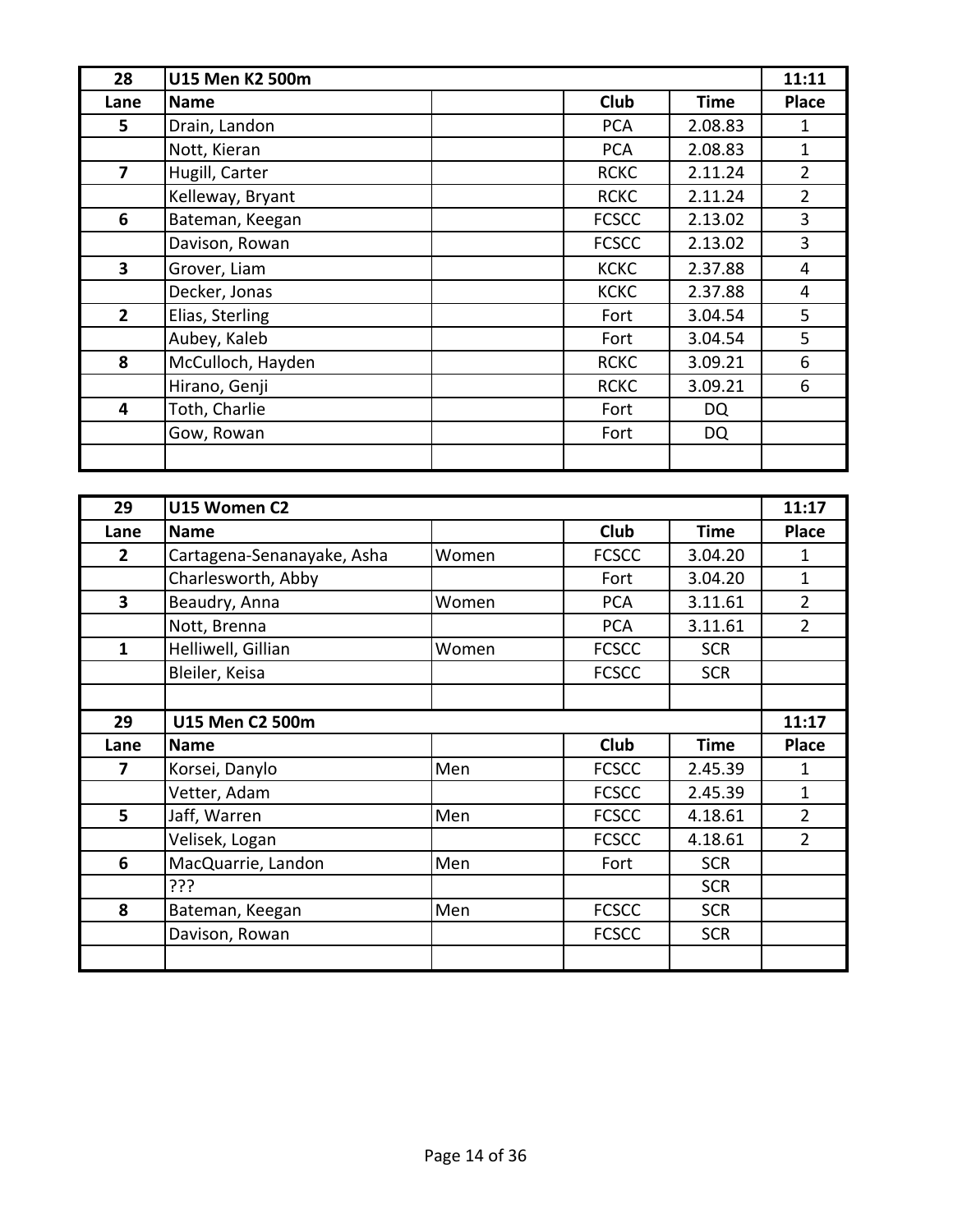| 30             | U13 Women C1 500m  |              |             | 11:23        |
|----------------|--------------------|--------------|-------------|--------------|
| Lane           | <b>Name</b>        | <b>Club</b>  | <b>Time</b> | <b>Place</b> |
| 6              | Beaudry, Anna      | <b>PCA</b>   | 3.25.71     |              |
|                | Charlesworth, Abby | Fort         | 3.28.12     |              |
| 5              | Nott, Brenna       | <b>PCA</b>   | 3.59.80     |              |
| 4              | Velisek, Senika    | <b>FCSCC</b> | 4.16.49     |              |
| 3              | Grover, Mischa     | <b>KCKC</b>  | 4.42.77     |              |
| $\overline{2}$ | Jaff, Narin        | <b>FCSCC</b> | 5.52.21     | 6            |
|                |                    |              |             |              |

| 31             | <b>U15 Women K1 500m</b> |              |             | 11:29          |
|----------------|--------------------------|--------------|-------------|----------------|
| Lane           | <b>Name</b>              | <b>Club</b>  | <b>Time</b> | <b>Place</b>   |
| 5              | MacPherson, Cassidy      | <b>RCKC</b>  |             |                |
| 6              | Helliwell, Gillian       | <b>FCSCC</b> |             | $\overline{2}$ |
| 7              | Bleiler, Keisa           | <b>FCSCC</b> |             | 3              |
| 0              | Clague, Lauryn           | <b>FCSCC</b> |             | 4              |
| 4              | Willis, Kierra           | <b>KCKC</b>  |             | 5              |
| $\overline{2}$ | Jakeway, Emily           | <b>RCKC</b>  |             | 6              |
| 3              | Balsamo, Alexis          | <b>PCA</b>   |             | 7              |
| 1              | Kahlert, Miranda         | <b>RCKC</b>  |             | 8              |
| 9              | Bader, Moira             | <b>FCSCC</b> |             | 9              |
|                |                          |              |             |                |
| 8              | Modha, Shania            | <b>RCKC</b>  | <b>SCR</b>  |                |
|                |                          |              |             |                |

| 32             | U13 Men C1 500m |              |             | 11:35        |
|----------------|-----------------|--------------|-------------|--------------|
| Lane           | <b>Name</b>     | <b>Club</b>  | <b>Time</b> | <b>Place</b> |
| 3              | Korsei, Danylo  | <b>FCSCC</b> | 2.53.21     |              |
| 5              | Vetter, Adam    | <b>FCSCC</b> | 3.13.05     |              |
| 6              | Velisek, Logan  | <b>FCSCC</b> | 4.11.46     | 3            |
| 1              | Jaff, Warren    | <b>FCSCC</b> | 6.37.09     | 4            |
| $\overline{2}$ | Fasullo, Sam    | Fort         | <b>SCR</b>  |              |
| 4              | Smith, Alex     | Fort         | <b>SCR</b>  |              |
|                |                 |              |             |              |
|                |                 |              |             |              |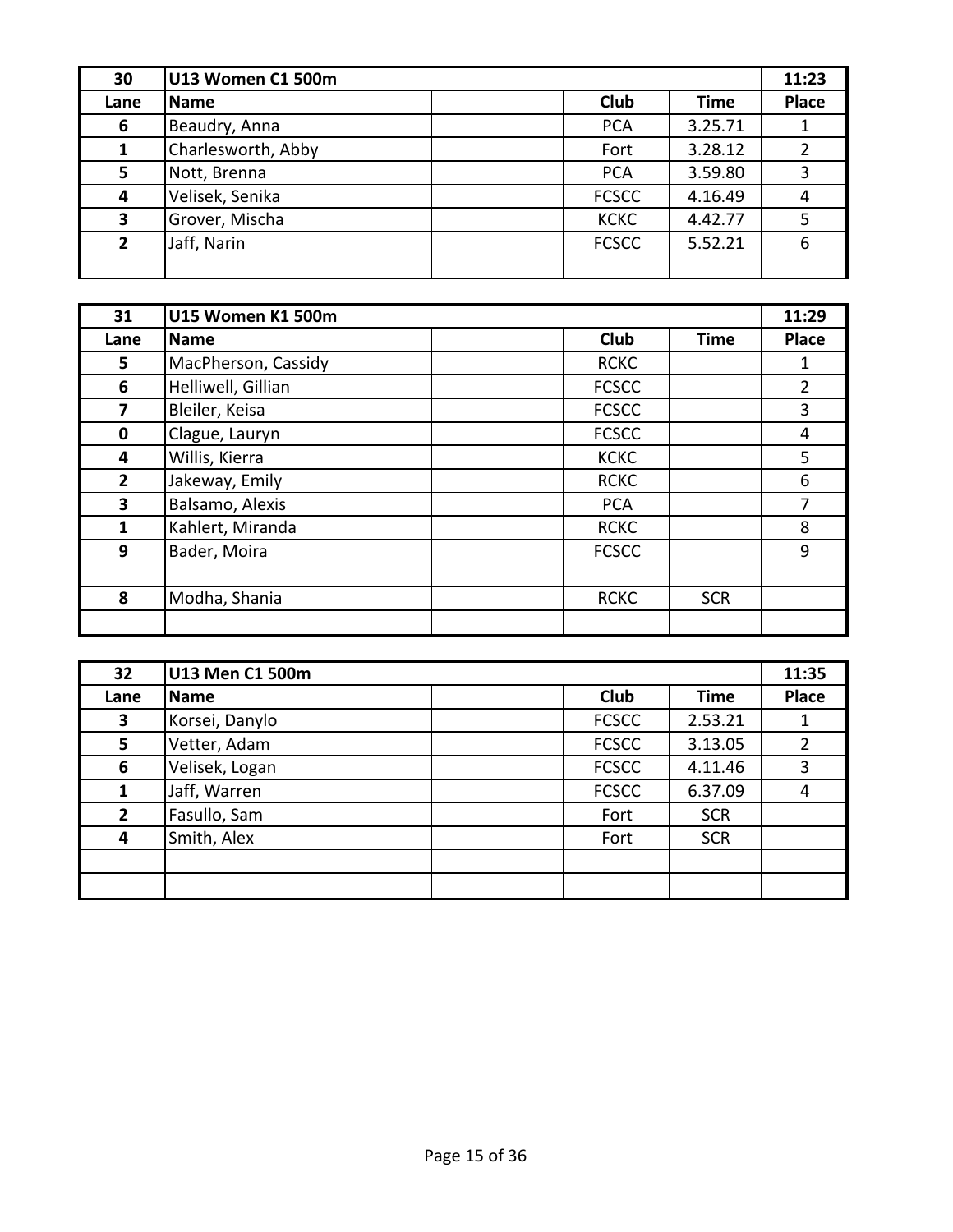| 33                      | Open Mixed C4 500m         |              |             | 11:41          |
|-------------------------|----------------------------|--------------|-------------|----------------|
| Lane                    | <b>Name</b>                | <b>Club</b>  | <b>Time</b> | <b>Place</b>   |
| $\overline{2}$          | Hunter, Ydris              | <b>FCSCC</b> | 2.45.66     | 1              |
|                         | Robson-Brown, Elisa        | <b>FCSCC</b> | 2.45.66     | $\mathbf{1}$   |
|                         | Cartagena-Senanayake, Asha | <b>FCSCC</b> | 2.45.66     | $\mathbf{1}$   |
|                         | Phare, Quinn               | <b>PCA</b>   | 2.45.66     | $\mathbf{1}$   |
| $\mathbf{1}$            | Buist, Matao               | <b>KCKC</b>  | 3.19.98     | $\overline{2}$ |
|                         | Lanyon, Michael            | <b>KCKC</b>  | 3.19.98     | $\overline{2}$ |
|                         | Guertin, Emma              | <b>KCKC</b>  | 3.19.98     | $\overline{2}$ |
|                         | Hickey, Damian             | <b>KCKC</b>  | 3.19.98     | $\overline{2}$ |
| $\overline{\mathbf{4}}$ | Tabata, Aiden              | <b>KCKC</b>  | 3.20.25     | 3              |
|                         | Donaldson, Abigail         | <b>KCKC</b>  | 3.20.25     | 3              |
|                         | Hunter, Douglass           | <b>KCKC</b>  | 3.20.25     | 3              |
|                         | Hunter, Harris             | <b>KCKC</b>  | 3.20.25     | 3              |
| 6                       | Robinson, Spencer          | <b>KCKC</b>  | 3.34.99     | $\overline{4}$ |
|                         | Netherton, Stanley         | <b>KCKC</b>  | 3.34.99     | $\overline{4}$ |
|                         | Neuls, Lucia               | <b>KCKC</b>  | 3.34.99     | 4              |
|                         | Hickey, Corben             | <b>KCKC</b>  | 3.34.99     | 4              |
| $\overline{\mathbf{3}}$ | Grover, Liam               | <b>KCKC</b>  | 3.52.62     | 5              |
|                         | Decker, Jonas              | <b>KCKC</b>  | 3.52.62     | 5              |
|                         | Willis, Kierra             | <b>KCKC</b>  | 3.52.62     | 5              |
|                         | Grover, Mischa             | <b>KCKC</b>  | 3.52.62     | 5              |
| 5                       | Bannister, Matthew         | <b>RCKC</b>  | <b>DNS</b>  |                |
|                         | Kahlert, Miranda           | <b>RCKC</b>  | <b>DNS</b>  |                |
|                         | Kahlert, Aurora            | <b>RCKC</b>  | <b>DNS</b>  |                |
|                         | McCulloch, Hayden          | <b>RCKC</b>  | <b>DNS</b>  |                |
|                         |                            |              |             |                |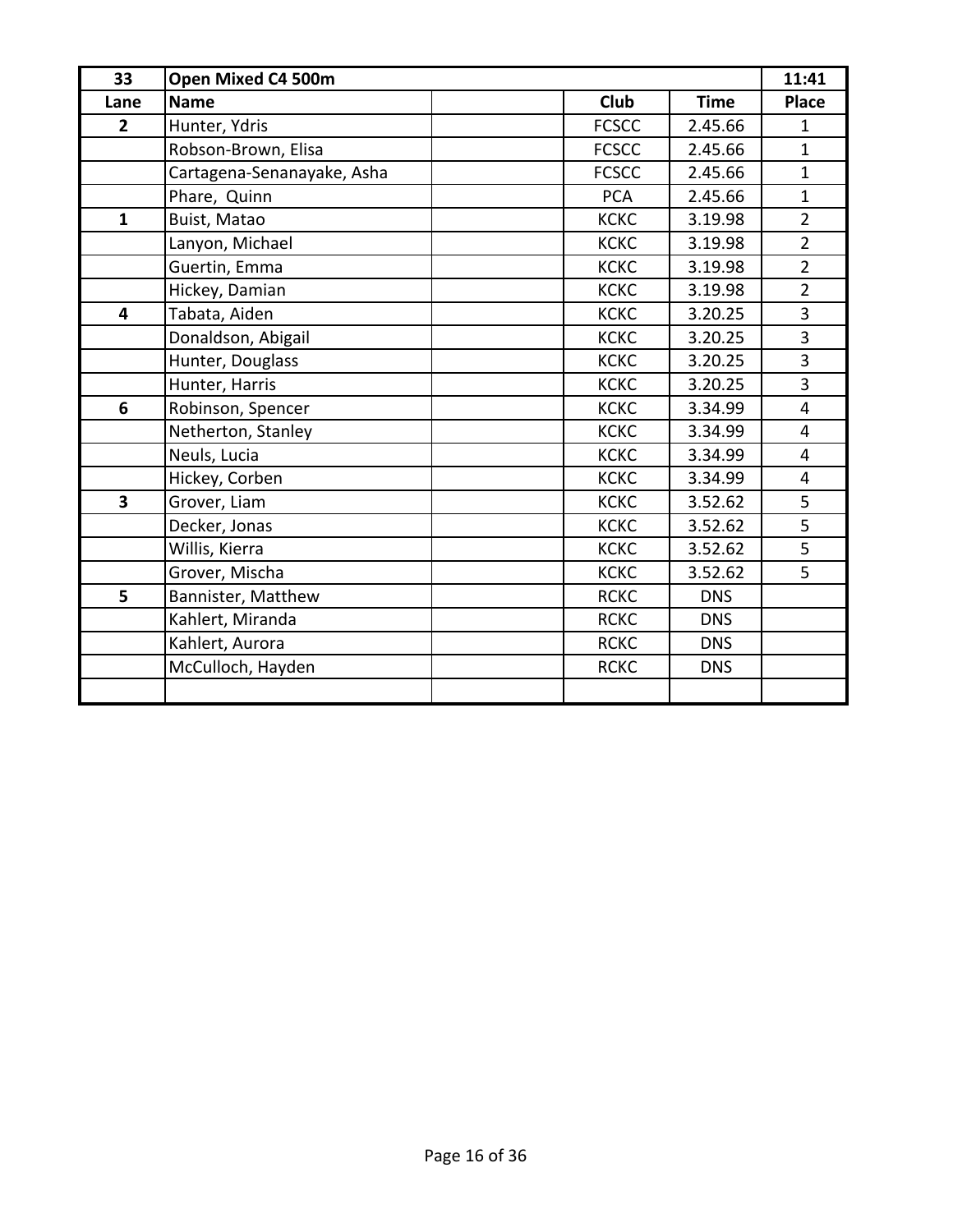| First 2 in each heat and 3 next fastest advance to final. |  |
|-----------------------------------------------------------|--|
|-----------------------------------------------------------|--|

| 34             | Open Men K1 500m Heat 1 |              |             | 11:47        |
|----------------|-------------------------|--------------|-------------|--------------|
| Lane           | Name                    | <b>Club</b>  | <b>Time</b> | <b>Place</b> |
| 6              | Dmitriev, Alex          | <b>RCKC</b>  | 1.59.87     |              |
| 7              | Mortensen, Lucas        | <b>FCSCC</b> | 2.04.71     | 2            |
| 3              | Holcroft, Devon         | Fort         | 2.06.05     | 3            |
| 8              | Davis, Braiden          | <b>RCKC</b>  | 2.18.99     | 4            |
| $\overline{2}$ | Drain, Landon           | <b>PCA</b>   | 2.29.49     | 5            |
| 4              | Wallace, Lincoln        | <b>RCKC</b>  | 2.46.84     | 6            |
| 5              | Castillo, Daniel        | <b>FCSCC</b> | 3.02.78     |              |
|                |                         |              |             |              |
| 9              |                         |              |             |              |
|                |                         |              |             |              |

| 35           | Open Men K1 500m Heat 2 |  |              |             |                |
|--------------|-------------------------|--|--------------|-------------|----------------|
| Lane         | <b>Name</b>             |  | <b>Club</b>  | <b>Time</b> | <b>Place</b>   |
| 5            | Bader, Marvin           |  | <b>FCSCC</b> | 1.56.07     |                |
| 4            | Robinson, Spencer       |  | <b>KCKC</b>  | 1.59.24     | $\overline{2}$ |
| 7            | Netherton, Stanley      |  | <b>KCKC</b>  | 2.02.47     | 3              |
| 1            | Helliwell, David        |  | <b>FCSCC</b> | 2.09.30     | 4              |
| 3            | Decker, Jonas           |  | <b>KCKC</b>  | 2.41.11     | 5              |
| $\mathbf{2}$ | Kim, Martin             |  | <b>RCKC</b>  | 2.54.67     | 6              |
| 6            | DeSantis, Mario         |  | Fort         | 3.01.58     | 7              |
|              |                         |  |              |             |                |
| 8            |                         |  |              |             |                |
| 9            |                         |  |              |             |                |

| 36             | Open Men K1 500m Heat 3 |  |             | 11:59       |                |
|----------------|-------------------------|--|-------------|-------------|----------------|
| Lane           | <b>Name</b>             |  | <b>Club</b> | <b>Time</b> | <b>Place</b>   |
| 4              | Lanyon, Michael         |  | <b>KCKC</b> | 2.05.48     | 1              |
| 5              | Buist, Matao            |  | <b>KCKC</b> | 2.06.17     | $\overline{2}$ |
| 1              | Tabata, Aiden           |  | <b>KCKC</b> | 2.10.02     | 3              |
| 3              | Rosenthal, Sam          |  | <b>RCKC</b> | 2.11.34     | 4              |
| 6              | Wang, Stephen           |  | <b>RCKC</b> | 2.19.28     | 5              |
| $\overline{2}$ | Granale, Darren         |  | <b>RCKC</b> | 2.19.72     | 6              |
| 7              | Nott, Kieran            |  | <b>PCA</b>  | 2.37.38     | 7              |
|                |                         |  |             |             |                |
| 8              |                         |  |             |             |                |
|                |                         |  |             |             |                |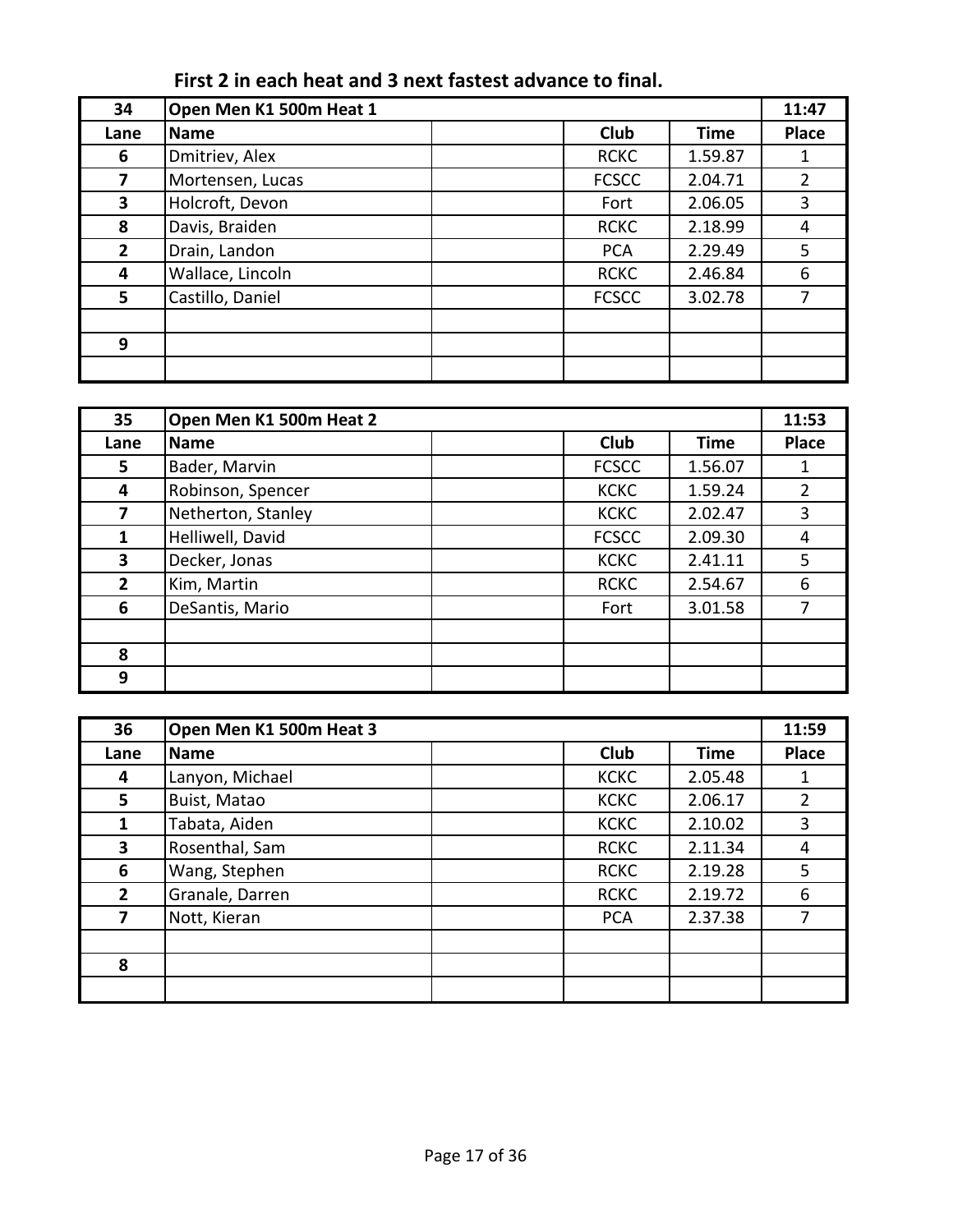| 37             | U13 Women K1 500m |  |              | 12:05       |       |
|----------------|-------------------|--|--------------|-------------|-------|
| Lane           | <b>Name</b>       |  | <b>Club</b>  | <b>Time</b> | Place |
| 8              | Clague, Lauryn    |  | <b>FCSCC</b> | 2.35.33     | 1     |
| 9              | Grover, Mischa    |  | <b>KCKC</b>  | 3.12.51     | 2     |
| 7              | Velisek, Senika   |  | <b>FCSCC</b> | 3.19.51     | 3     |
| 3              | Kahlert, Aurora   |  | <b>RCKC</b>  | 3.22.56     | 4     |
| 5              | Jaff, Narin       |  | <b>FCSCC</b> | 3.31.01     | 5     |
| $\mathbf 0$    | Watanabe, Reina   |  | <b>FCSCC</b> | 3.45.23     | 6     |
| 6              | Bateman, Emma     |  | <b>FCSCC</b> | 3.52.57     | 7     |
| $\overline{2}$ | Neuls, Lucia      |  | <b>KCKC</b>  | 322.01      | 8     |
| 1              | Tsze, Kahlen      |  | <b>FCSCC</b> | 4.20.91     | 9     |
| 4              | Bibby, Liza       |  | <b>FCRCC</b> | <b>DNF</b>  |       |

| 38   | U15/Open Women C1 500m     |              |         | 12:11        |
|------|----------------------------|--------------|---------|--------------|
| Lane | <b>Name</b>                | Club         | Time    | <b>Place</b> |
| 4    | Cartagena-Senanayake, Asha | <b>FCSCC</b> | 3.02.36 |              |
| 3    | Beaudry, Anna              | <b>PCA</b>   | 3.38.31 |              |
| 5    | Nott, Brenna               | <b>PCA</b>   | 3.48.88 |              |
| 2    |                            |              |         |              |
| 6    |                            |              |         |              |

First 3 in each heat and 3 next fastest advance to final.

| 39   | U15 Men K1 500m - Heat 1 |              |             | 12:17        |
|------|--------------------------|--------------|-------------|--------------|
| Lane | <b>Name</b>              | <b>Club</b>  | <b>Time</b> | <b>Place</b> |
| 4    | Hugill, Carter           | <b>RCKC</b>  | 2.21.54     |              |
| 6    | Nott, Kieran             | <b>PCA</b>   | 2.28.87     |              |
| 3    | Bateman, Keegan          | <b>FCSCC</b> | 2.31.26     | 3            |
| 7    | Thot, Charlie            | Fort         | 2.31.58     | 4            |
| 5    | Grover, Liam             | <b>KCKC</b>  | 2.43.96     | 5            |
| 8    | Hunter, Cohen            | <b>FCSCC</b> | 3.16.64     | 6            |
|      |                          |              |             |              |
| 9    |                          |              |             |              |

| 40           | U15 Men K1 500m - Heat 2 |              |            | 12:23        |
|--------------|--------------------------|--------------|------------|--------------|
| Lane         | <b>Name</b>              | <b>Club</b>  | Time       | <b>Place</b> |
| 3            | Drain, Landon            | <b>PCA</b>   | 2.16.31    |              |
| 5            | Davison, Rowan           | <b>FCSCC</b> | 2.18.47    |              |
| 7            | Decker, Jonas            | <b>KCKC</b>  | 2.39.05    |              |
| $\mathbf{2}$ | Gow, Rowan               | Fort         | 3.02.6     |              |
| 4            | Elias, Sterling          | Fort         | 3.05.8     |              |
| 6            | Kelleway, Bryant         | <b>RCKC</b>  | <b>DNS</b> |              |
|              |                          |              |            |              |
| 8            |                          |              |            |              |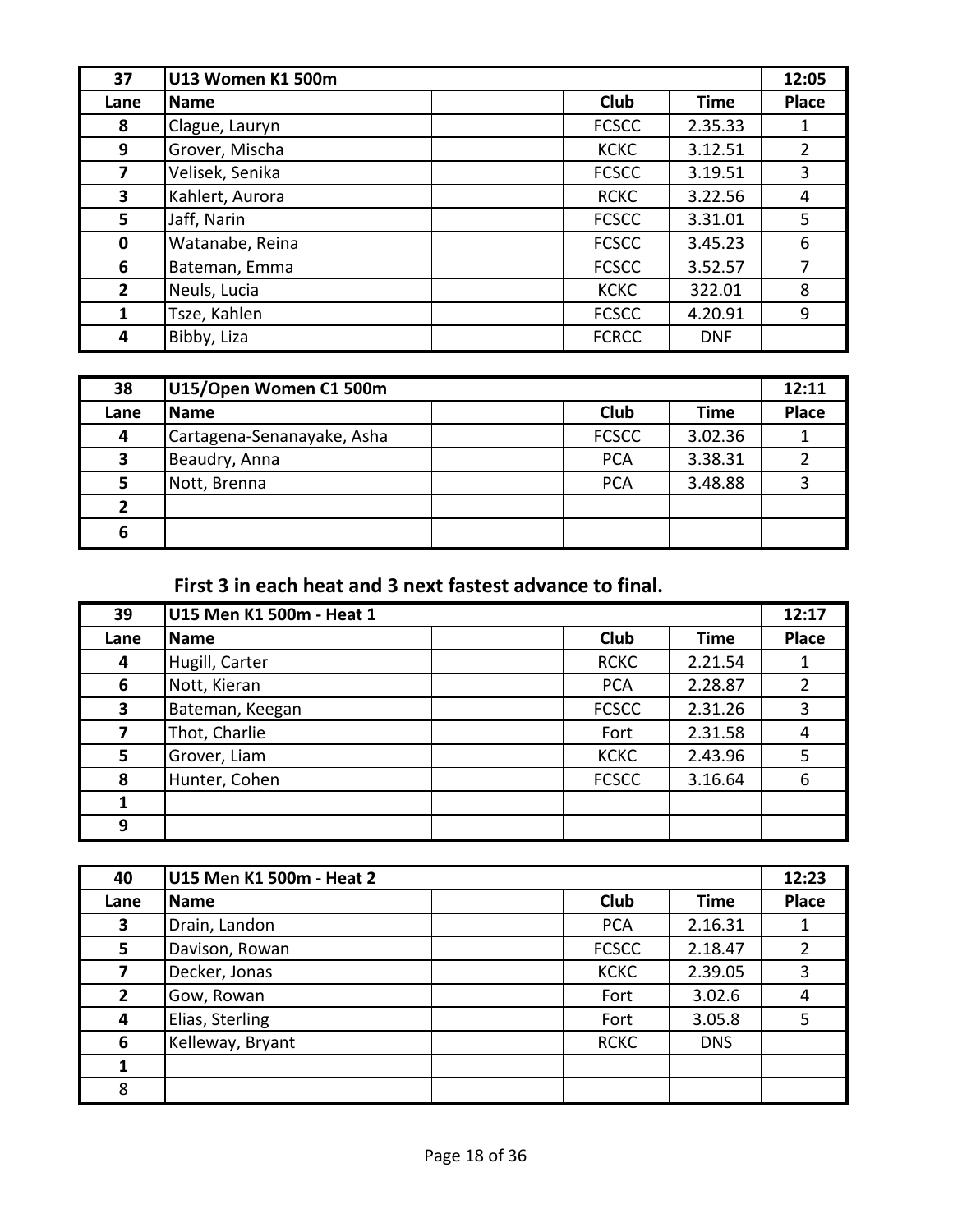| 41                      | U15 Women K4 500m          |              |             | 12:29          |
|-------------------------|----------------------------|--------------|-------------|----------------|
| Lane                    | <b>Name</b>                | <b>Club</b>  | <b>Time</b> | <b>Place</b>   |
| $\mathbf{2}$            | Helliwell, Gillian         | <b>FCSCC</b> | 2.19.24     | 1              |
|                         | Bleiler, Keisa             | <b>FCSCC</b> | 2.19.24     | 1              |
|                         | Clague, Lauryn             | <b>FCSCC</b> | 2.19.24     | 1              |
|                         | Cartagena-Senanayake, Asha | <b>FCSCC</b> | 2.19.24     | 1              |
| $\overline{\mathbf{3}}$ | Kahlert, Miranda           | <b>RCKC</b>  | 2.55.69     | 2              |
|                         | Kahlert, Aurora            | <b>RCKC</b>  | 2.55.69     | $\overline{2}$ |
|                         | Jakeway, Emily             | <b>RCKC</b>  | 2.55.69     | 2              |
|                         | Modha, Shania              | <b>RCKC</b>  | 2.55.69     | 2              |
| 4                       | Velisek, Senika            | <b>FCSCC</b> | 2.56.78     | 3              |
|                         | Jaff, Narin                | <b>FCSCC</b> | 2.56.78     | 3              |
|                         | Bateman, Emma              | <b>FCSCC</b> | 2.56.78     | 3              |
|                         | Bibby, Liza                | <b>FCSCC</b> | 2.56.78     | 3              |
|                         |                            |              |             |                |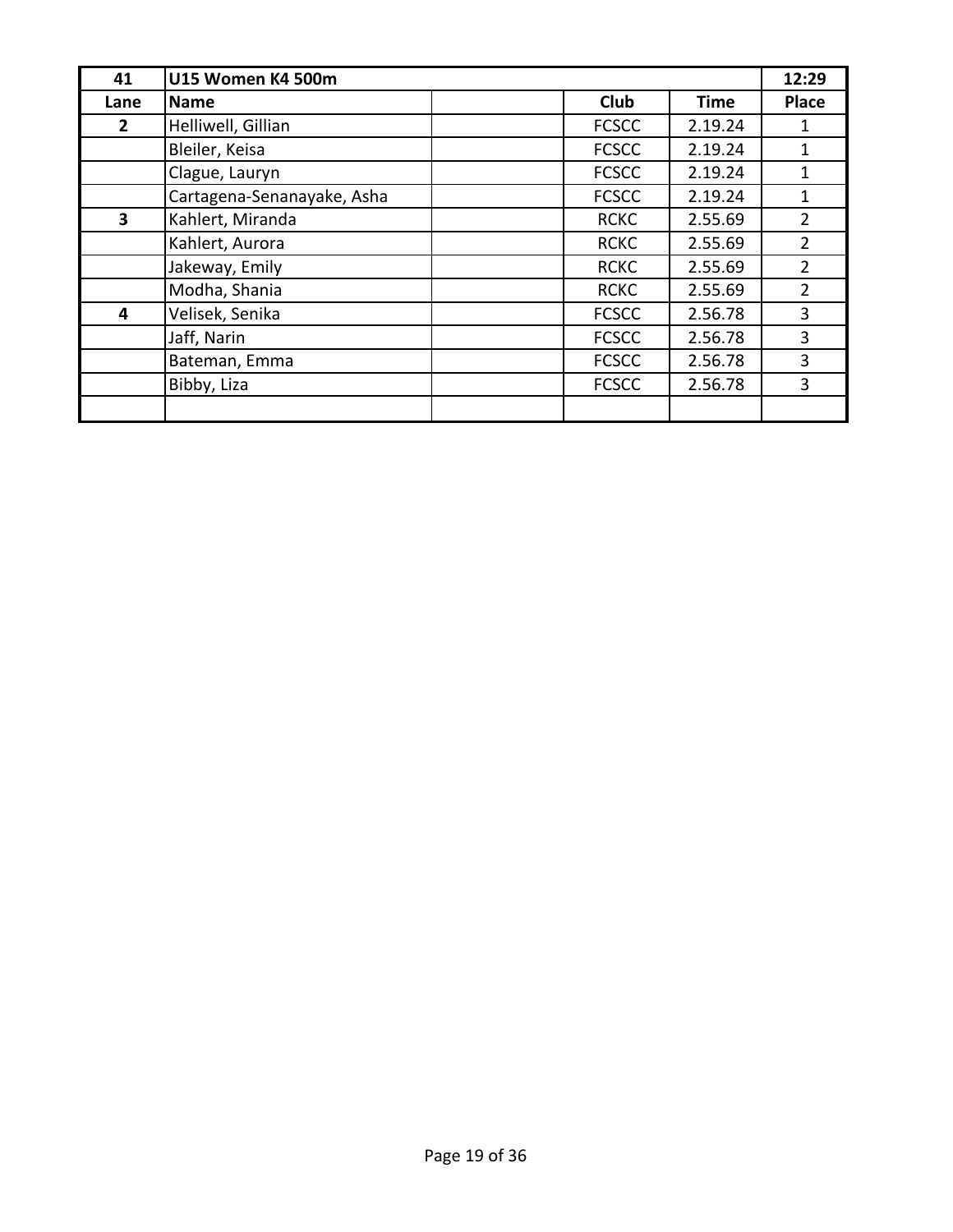### **LUNCH BREAK**

| 42           | Open Men K1 500m Final |  |              |             | 1:30         |
|--------------|------------------------|--|--------------|-------------|--------------|
| Lane         | <b>Name</b>            |  | <b>Club</b>  | <b>Time</b> | <b>Place</b> |
| 4            | Lanyon, Michael        |  | <b>KCKC</b>  | 2.02.29     |              |
| 5            | Bader, Marvin          |  | <b>FCSCC</b> | 2.02.92     | $\mathbf{2}$ |
| 6            | Dmitriev, Alex         |  | <b>RCKC</b>  | 2.04.27     | 3            |
| 3            | Robinson, Spencer      |  | <b>KCKC</b>  | 2.04.84     | 4            |
| 7            | Buist, Matao           |  | <b>KCKC</b>  | 2.05.64     | 5            |
| 8            | Mortensen, Lucas       |  | <b>FCSCC</b> | 2.07.88     | 6            |
| 9            | Holcroft, Devon        |  | Fort         | 2.08.70     |              |
| $\mathbf{2}$ | Netherton, Stanley     |  | <b>KCKC</b>  | 2.13.07     | 8            |
| 1            | Helliwell, David       |  | <b>FCSCC</b> | 2.15.29     | 9            |
|              |                        |  |              |             |              |

| 43           | <b>U15 Women K2 500m</b>   |              |             | 1:36           |
|--------------|----------------------------|--------------|-------------|----------------|
| Lane         | <b>Name</b>                | <b>Club</b>  | <b>Time</b> | <b>Place</b>   |
| 2            | Helliwell, Gillian         | <b>FCSCC</b> | 2.21.87     | 1              |
|              | Bleiler, Keisa             | <b>FCSCC</b> | 2.21.87     | 1              |
| 5            | Clague, Lauryn             | <b>FCSCC</b> | 2.37.32     | $\overline{2}$ |
|              | Cartagena-Senanayake, Asha | <b>FCSCC</b> | 2.37.32     | $\overline{2}$ |
| 4            | Modha, Shania              | <b>RCKC</b>  | 3.08.56     | 3              |
|              | Kahlert, Aurora            | <b>RCKC</b>  | 3.08.56     | 3              |
| $\mathbf{3}$ | Kahlert, Miranda           | <b>RCKC</b>  | 3.18.38     | 4              |
|              | Jakeway, Emily             | <b>RCKC</b>  | 3.18.38     | 4              |
| 6            | Bader, Moira               | <b>FCSCC</b> | 3.44.74     | 5              |
|              | Watanabe, Reina            | <b>FCSCC</b> | 3.44.74     | 5              |
| 7            | Balsamo, Alexis            | <b>PCA</b>   | <b>SCR</b>  |                |
|              |                            |              |             |                |
|              | ???                        |              |             |                |
| 8            |                            |              |             |                |
|              |                            |              |             |                |

| 44           | Open Women K1 500m  |                            |              |  |
|--------------|---------------------|----------------------------|--------------|--|
| Lane         | <b>Name</b>         | <b>Club</b><br><b>Time</b> | <b>Place</b> |  |
| 4            | MacPherson, Cassidy | <b>RCKC</b><br>2.13.74     |              |  |
|              | Robson-Brown, Elisa | <b>FCSCC</b><br>2.19.47    |              |  |
| $\mathbf{2}$ | Donaldson, Abigail  | <b>KCKC</b><br>2.21.58     | 3            |  |
| 7            | Yau, Tiffany        | 2.22.35<br><b>FCSCC</b>    | 4            |  |
| 3            | Guertin, Emma       | 2.37.30<br><b>KCKC</b>     | 5            |  |
| 6            | Willis, Kierra      | 2.53.98<br><b>KCKC</b>     | -6           |  |
| 5.           | Esseltine, Jill     | <b>PCA</b><br><b>DNS</b>   |              |  |
|              |                     |                            |              |  |
|              |                     |                            |              |  |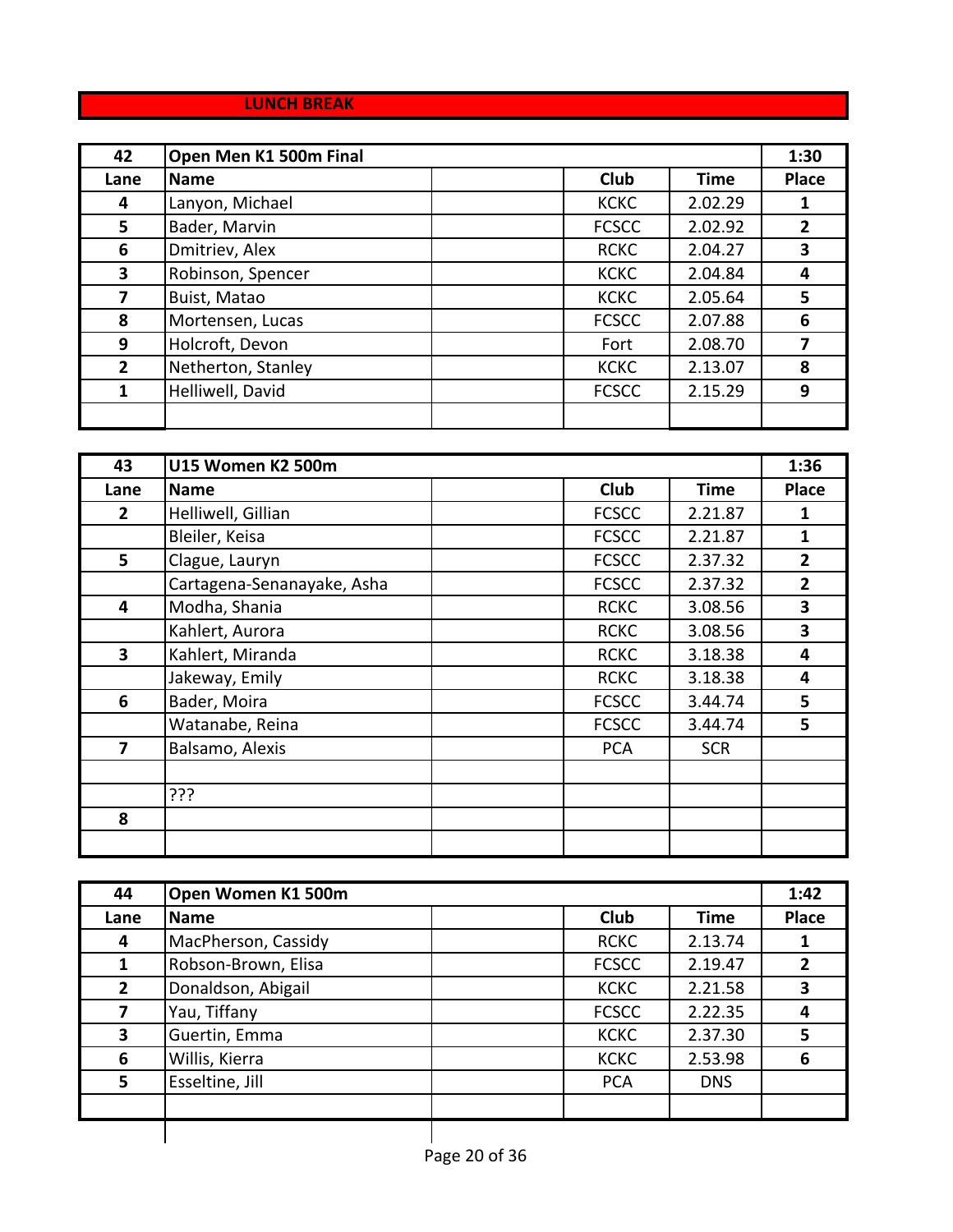| Top 3 from each Heat advanced to Final |  |
|----------------------------------------|--|

| 45                      | U13 Men K1 500m (TF) Heat 1 |              |             | 1:48           |
|-------------------------|-----------------------------|--------------|-------------|----------------|
| Lane                    | Name                        | <b>Club</b>  | <b>Time</b> | Place          |
| 6                       | Burt, Austin                | <b>PCA</b>   | 3.02.49     | 1              |
| $\overline{\mathbf{3}}$ | Hunter, Douglass            | <b>KCKC</b>  | 3.11.90     | $\overline{2}$ |
| 7                       | Fasullo, Sam                | Fort         | 3.21.38     | 3              |
| 8                       | Chauhan, Vimal              | <b>FCSCC</b> | 3.40.94     | 4              |
| $\overline{2}$          | Smith, Zach                 | Fort         | 3.51.58     | 5              |
| 4                       | Heath, Hayden               | <b>FCSCC</b> | 3.59.79     | 6              |
| 5                       | Jaff, Warren                | <b>FCSCC</b> | <b>DNS</b>  |                |
|                         |                             |              |             |                |
| 1                       |                             |              |             |                |
| 9                       |                             |              |             |                |

| 46             | U13 Men K1 500m (TF) Heat 2 |              |             | 1:54         |
|----------------|-----------------------------|--------------|-------------|--------------|
| Lane           | Name                        | <b>Club</b>  | <b>Time</b> | <b>Place</b> |
| 8              | Velisek, Logan              | <b>FCSCC</b> |             |              |
| 6              | Aubrey, Kaleb               | Fort         |             | 2            |
|                | Hunter, Harris              | <b>KCKC</b>  |             | 3            |
| 3              | Hickey, Corben              | <b>KCKC</b>  |             | 4            |
| 5.             | Deibert, Ken                | Fort         |             | 5            |
| 4              | McIntosh, Kristian          | <b>RCKC</b>  |             | <b>DNF</b>   |
|                |                             |              |             |              |
| $\overline{2}$ |                             |              |             |              |
| 9              |                             |              |             |              |

| 47             | U13 Men K1 500m (TF) Heat 3 |                     | 2:00  |
|----------------|-----------------------------|---------------------|-------|
| Lane           | <b>Name</b>                 | Club<br><b>Time</b> | Place |
| 6              | Vetter, Adam                | <b>FCSCC</b>        |       |
| 4              | Heath, Jacob                | <b>FCSCC</b>        | 2     |
| $\overline{2}$ | Hickey, Damien              | <b>KCKC</b>         | 3     |
| 7              | Smith, Alex                 | Fort                | 4     |
| 1              | Pearson-Stubbs, Alastair    | <b>FCSCC</b>        | 5     |
| 3              | Billing, Tyler              | <b>RCKC</b>         | 6     |
| $5\phantom{.}$ | McCulloch, Hayden           | <b>RCKC</b>         | 7     |
|                |                             |                     |       |
| 8              |                             |                     |       |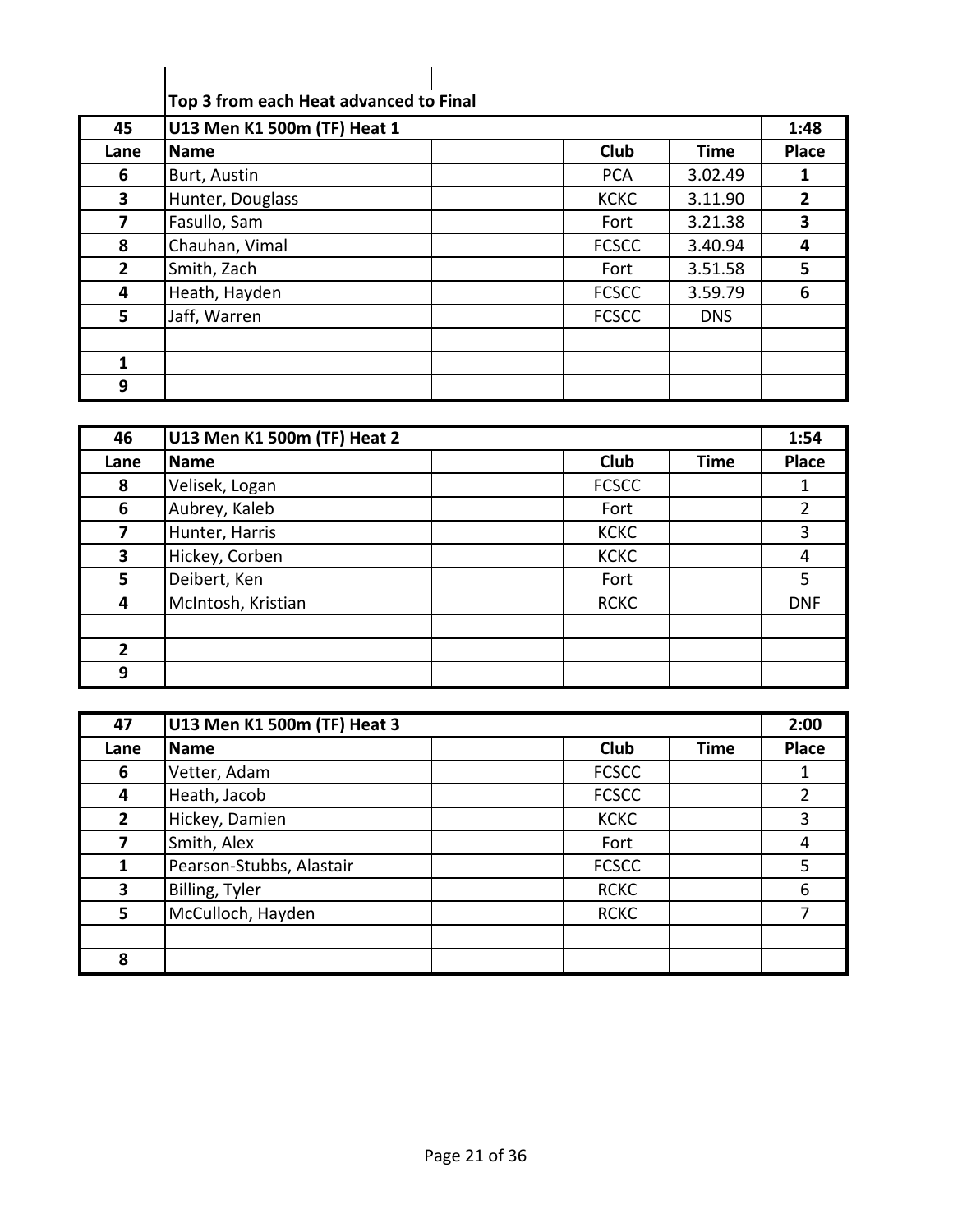| 48             | U15 Men C1 500m    |              |            | 2:06         |
|----------------|--------------------|--------------|------------|--------------|
| Lane           | <b>Name</b>        | Club         | Time       | <b>Place</b> |
| $\overline{2}$ | Korsei, Danylo     | <b>FCSCC</b> | 2.48.71    |              |
| 5              | MacQuarrie, Landon | Fort         | 2.54.15    |              |
| 3              | Grover, Liam       | <b>KCKC</b>  | 3.37.24    |              |
| 4              | Vetter, Adam       | <b>FCSCC</b> | <b>SCR</b> |              |
|                |                    |              |            |              |

| 49             | Open Men C1 500m   |              |             | 2:12         |
|----------------|--------------------|--------------|-------------|--------------|
| Lane           | <b>Name</b>        | <b>Club</b>  | <b>Time</b> | <b>Place</b> |
| 3              | Hunter, Ydris      | <b>FCSCC</b> | 2.07.53     |              |
| 5              | Phare, Quinn       | <b>PCA</b>   | 2.19.44     |              |
| $\overline{2}$ | Stewart, Liam      | Fort         | 2.23.71     | 3            |
| 4              | Said, Noah         | Fort         | 2.37.31     | 4            |
|                | Bannister, Matthew | <b>RCKC</b>  | 4.32.23     | 5            |
| 6              | Said, Omar         | Fort         | <b>SCR</b>  |              |
|                |                    |              |             |              |

| 50             | <b>U15 Men K4 500m</b> |              |             | 2:18           |
|----------------|------------------------|--------------|-------------|----------------|
| Lane           | <b>Name</b>            | <b>Club</b>  | <b>Time</b> | <b>Place</b>   |
| 6              | Bateman, Keegan        | <b>FCSCC</b> | 2.17.68     | 1              |
|                | Davison, Rowan         | <b>FCSCC</b> | 2.17.68     | $\mathbf{1}$   |
|                | Vetter, Adam           | <b>FCSCC</b> | 2.17.68     | $\mathbf{1}$   |
|                | Heath, Jacob           | <b>FCSCC</b> | 2.17.68     | $\mathbf{1}$   |
| $\overline{2}$ | Grover, Liam           | <b>KCKC</b>  | 2.26.59     | $\overline{2}$ |
|                | Decker, Jonas          | <b>KCKC</b>  | 2.26.59     | $\overline{2}$ |
|                | Hunter, Harris         | <b>KCKC</b>  | 2.26.59     | $\overline{2}$ |
|                | Hunter, Douglass       | <b>KCKC</b>  | 2.26.59     | $\overline{2}$ |
| 3              | Toth, Charlie          | Fort         | 2.42.41     | 3              |
|                | Gow, Rowan             | Fort         | 2.42.41     | 3              |
|                | Elias, Sterling        | Fort         | 2.42.41     | 3              |
|                | Aubey, Kaleb           | Fort         | 2.42.41     | 3              |
| 5              | Fasullo, Sam           | Fort         | 3.06.63     | $\overline{4}$ |
|                | Smith, Zack            | Fort         | 3.06.63     | $\overline{4}$ |
|                | Deibert, Ken           | Fort         | 3.06.63     | 4              |
|                | Smith, Alex            | Fort         | 3.06.63     | $\overline{4}$ |
| $\overline{7}$ | Velisek, Logan         | <b>FCSCC</b> | 3.49.31     | 5              |
|                | Jaff, Warren           | <b>FCSCC</b> | 3.49.31     | 5              |
|                | Hunter, Cohen          | <b>FCSCC</b> | 3.49.31     | 5              |
|                | Chauhan, Vimal         | <b>FCSCC</b> | 3.49.31     | 5              |
| 4              | Hugill, Carter         | <b>RCKC</b>  | <b>DNS</b>  |                |
|                | Kelleway, Bryant       | <b>RCKC</b>  | <b>DNS</b>  |                |
|                | Hirano, Genji          | <b>RCKC</b>  | <b>DNS</b>  |                |
|                | McIntosh, Kristian     | <b>RCKC</b>  | <b>DNS</b>  |                |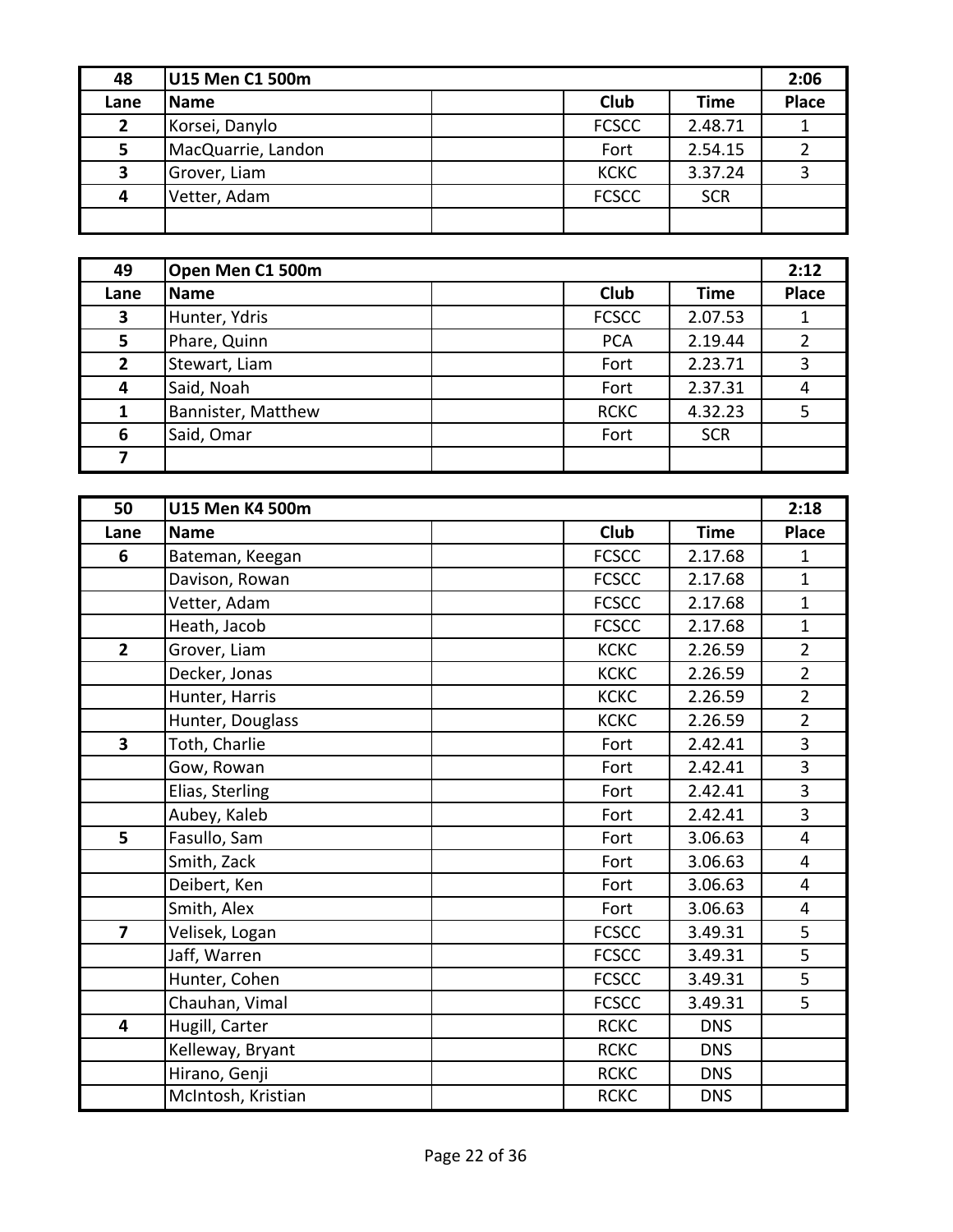| 51             | Open Men K2 500m   |                            | 2:24                    |
|----------------|--------------------|----------------------------|-------------------------|
| Lane           | <b>Name</b>        | Club<br><b>Time</b>        | <b>Place</b>            |
| 7              | Tabata, Aiden      | <b>KCKC</b><br>1.53.88     | 1                       |
|                | Robinson, Spencer  | <b>KCKC</b><br>1.53.88     | $\mathbf{1}$            |
| $\overline{2}$ | Dmitriev, Alex     | <b>RCKC</b><br>2.01.84     | $\overline{2}$          |
|                | Wang, Stephen      | <b>RCKC</b><br>2.01.84     | $\overline{2}$          |
| 4              | Nott, Kieran       | <b>PCA</b><br>2.16.66      | 3                       |
|                | Drain, Landon      | 2.16.66<br><b>PCA</b>      | $\overline{\mathbf{3}}$ |
| 9              | Granale, Darren    | <b>RCKC</b><br>2.17.84     | 4                       |
|                | Davis, Braiden     | <b>RCKC</b><br>2.17.84     | 4                       |
| 8              | Kim, Martin        | <b>RCKC</b><br>2.38.24     | 5                       |
|                | Wallace, Lincoln   | 2.38.24<br><b>RCKC</b>     | 5                       |
| 5              | Holcroft, Devon    | Fort<br><b>DNF</b>         |                         |
|                | Toth, Charlie      | Fort<br><b>DNF</b>         |                         |
| $\mathbf{1}$   | Netherton, Stanley | <b>KCKC</b><br>DQ          |                         |
|                | Buist, Matao       | <b>KCKC</b><br>DQ          |                         |
| 6              | Bader, Marvin      | <b>FCSCC</b><br>DQ         |                         |
|                | Mortensen, Lucas   | <b>FCSCC</b><br>DQ         |                         |
| 3              | Helliwell, David   | <b>FCSCC</b><br><b>SCR</b> |                         |
|                | Davison, Rowan     | <b>FCSCC</b><br><b>SCR</b> |                         |
|                |                    |                            |                         |

| 52   | Open Mixed C2 500m         |              |             | 2:30         |
|------|----------------------------|--------------|-------------|--------------|
| Lane | Name                       | <b>Club</b>  | <b>Time</b> | <b>Place</b> |
| 3    | Hunter, Ydris              | <b>FCSCC</b> | 2.25.03     |              |
|      | Cartegena-Senanayake, Asha | <b>FCSCC</b> | 2.25.03     |              |
| 4    | Johnson, Keiffer           | <b>RCKC</b>  | 3.59.26     |              |
|      | Kahlert, Miranda           | <b>RCKC</b>  | 3.59.26     |              |
|      |                            |              |             |              |
|      |                            |              |             |              |
|      |                            |              |             |              |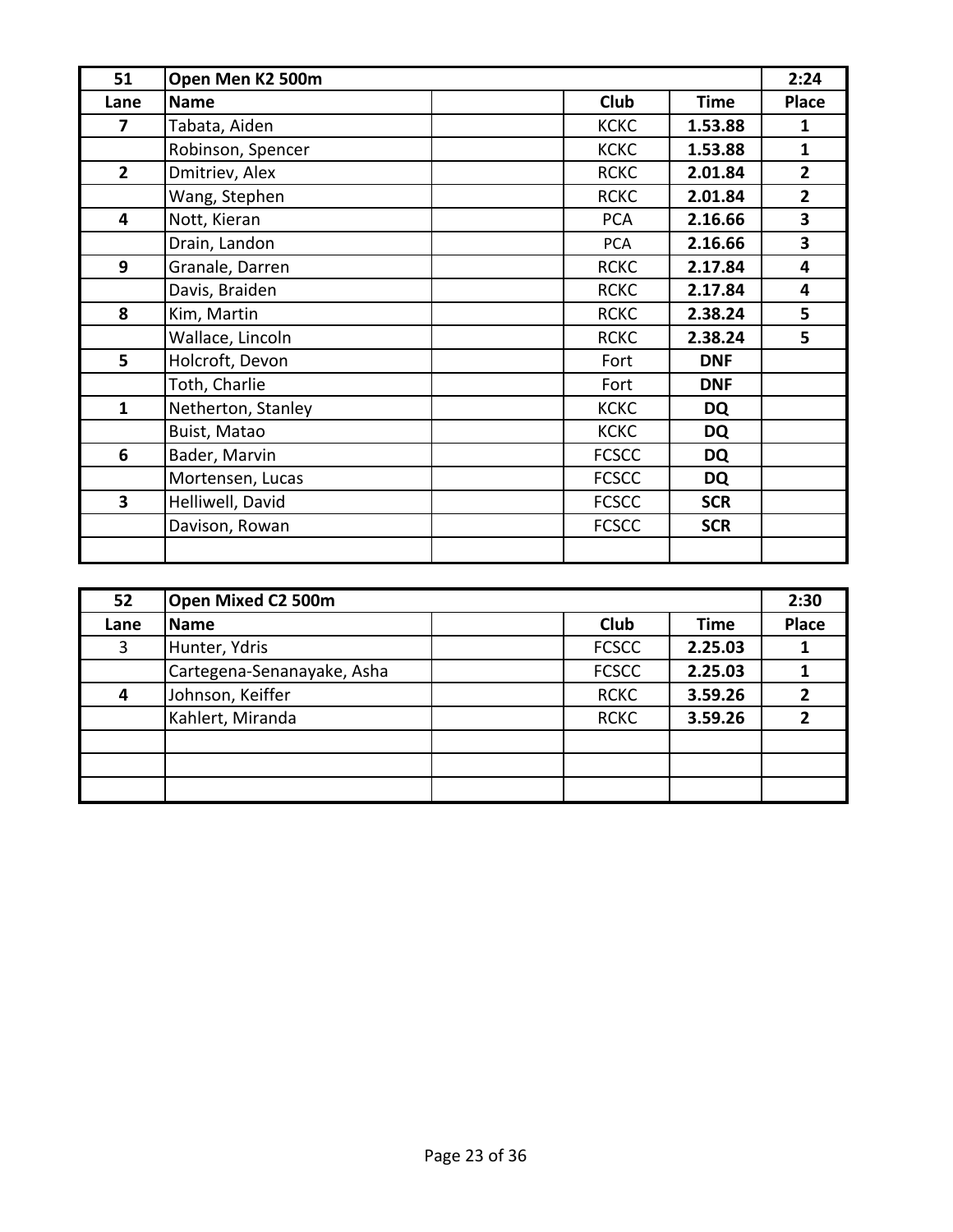| 53             | U13 Mixed K2 500m        |              |             | 2:36                    |
|----------------|--------------------------|--------------|-------------|-------------------------|
| Lane           | <b>Name</b>              | <b>Club</b>  | <b>Time</b> | <b>Place</b>            |
| 8              | Vetter, Adam             | <b>FCSCC</b> | 2.30.29     | $\mathbf{1}$            |
|                | Clague, Lauryn           | <b>FCSCC</b> | 2.30.29     | $\mathbf{1}$            |
| 6              | Grover, Mischa           | <b>KCKC</b>  | 2.55.2      | $\overline{2}$          |
|                | Hunter, Harris           | <b>KCKC</b>  | 2.55.2      | $\overline{2}$          |
| 5              | Velisek, Logan           | <b>FCSCC</b> | 3.02.63     | $\overline{\mathbf{3}}$ |
|                | Velisek, Senika          | <b>FCSCC</b> | 3.02.63     | 3                       |
| $\overline{2}$ | Nuels, Lucia             | <b>KCKC</b>  | 3.02.92     | 4                       |
|                | Hunter, Douglass         | <b>KCKC</b>  | 3.02.92     | 4                       |
| 4              | Hickey, Damian           | <b>KCKC</b>  | 3.13.45     | 5                       |
|                | Hickey, Corbin           | <b>KCKC</b>  | 3.13.45     | 5                       |
| $\mathbf{1}$   | Heath, Jacob             | <b>FCSCC</b> | 3.29.22     | 6                       |
|                | Jaff, Narin              | <b>FCSCC</b> | 3.29.22     | 6                       |
| $\mathbf 0$    | Bibby, Liza              | <b>FCSCC</b> | 3.33.50     | $\overline{7}$          |
|                | Pearson-Stubbs, Alastair | <b>FCSCC</b> | 3.33.50     | $\overline{7}$          |
| 3              | Chauhan, Vimal           | <b>FCSCC</b> | 3.34.45     | 8                       |
|                | Bateman, Emma            | <b>FCSCC</b> | 3.34.45     | 8                       |
| $\overline{7}$ | Jaff, Warren             | <b>FCSCC</b> | 3.59.18     | 9                       |
|                | Watanabe, Reina          | <b>FCSCC</b> | 3.59.18     | 9                       |
| 9              | McCulloch, Hayden        | <b>RCKC</b>  | 4.08.99     | 10                      |
|                | Kahlert, Aurora          | <b>RCKC</b>  | 4.08.99     | 10                      |
|                |                          |              |             |                         |
|                |                          |              |             |                         |

| 54                      | Open Women K2 500m  |              |             | 2:42         |
|-------------------------|---------------------|--------------|-------------|--------------|
| Lane                    | <b>Name</b>         | <b>Club</b>  | <b>Time</b> | <b>Place</b> |
| 4                       | Macpherson, Cassidy | <b>RCKC</b>  | 2.12.27     |              |
|                         | Nagai, Tessa        | <b>RCKC</b>  | 2.12.27     |              |
| $\overline{\mathbf{3}}$ | Robson-Brown, Elisa | <b>FCSCC</b> | 2.13.91     | 2            |
|                         | Yau, Tiffany        | <b>FCSCC</b> | 2.13.91     | 2            |
| 5                       | Balsamo, Alexis     | <b>PCA</b>   | 2.49.95     | 3            |
|                         | Esseltine, Jill     | <b>PCA</b>   | 2.49.95     | 3            |
| 6                       | Donaldson, Abigail  | <b>KCKC</b>  | <b>DNF</b>  |              |
|                         | Guertin, Emma       | <b>KCKC</b>  | <b>DNF</b>  |              |
|                         |                     |              |             |              |
| 7                       |                     |              |             |              |
|                         |                     |              |             |              |